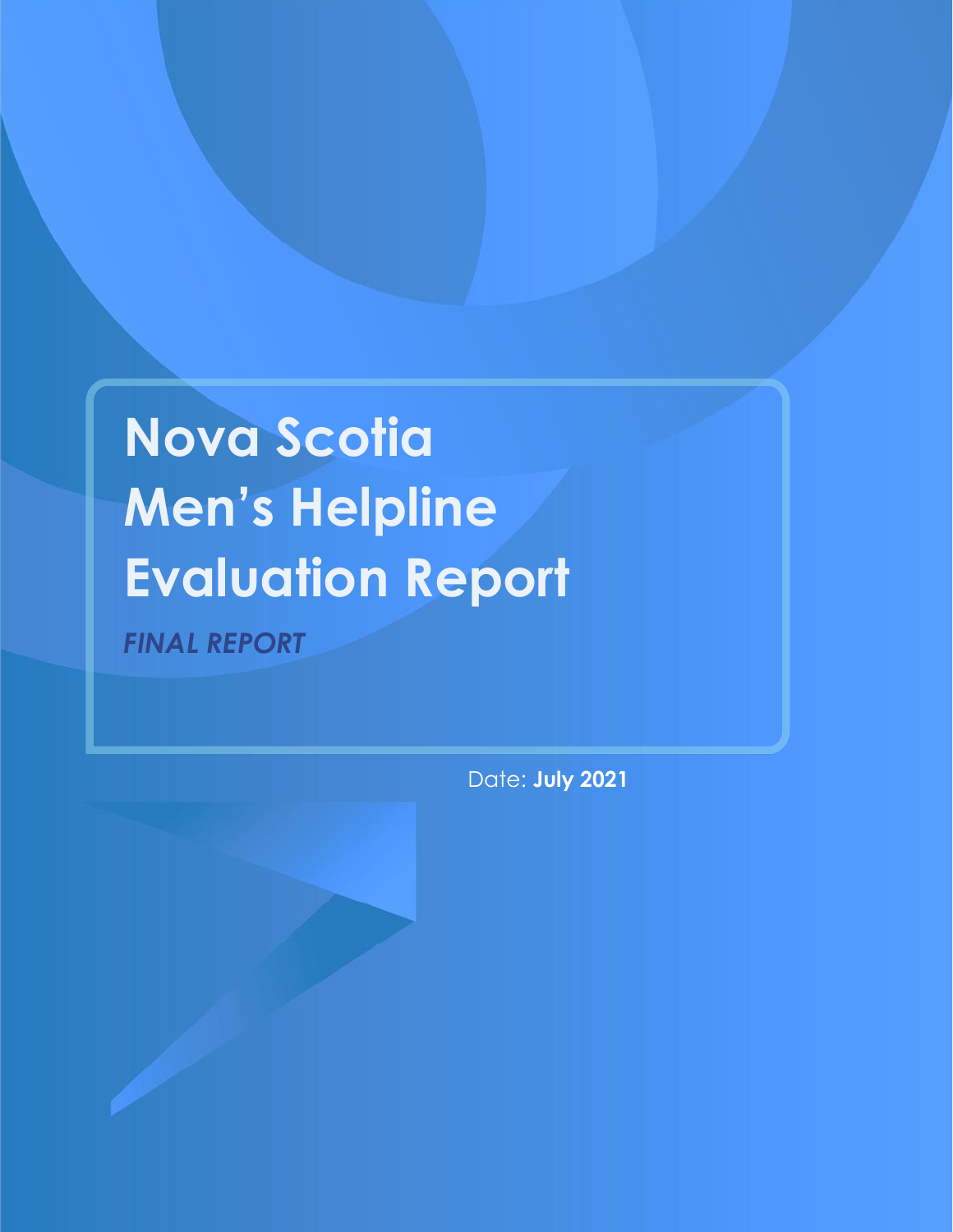#### Research Team

Dr. Katreena Scott, Director

Centre for Research & Education on Violence Against Women & Children, Western University

Dr. Nicole D. McFadyen, Project Manager

Centre for Research & Education on Violence Against Women & Children, Western University

### Collaborators: MHL Evaluation Working Group

Heather Ternoway, Executive Lead, Standing Together, NS Status of Women

Jacqueline Pinksen, Prevention Coordinator, Prevention & Early Childhood Intervention – Child, Youth & Family Supports Division, Dept. of Community Services, Nova Scotia

Natalie Downey, Prevention & Early Intervention Director, Prevention & Early Intervention – Child, Youth & Family Supports Division, Dept. of Community Services, Nova Scotia

Joshua Brisson, Senior Evaluator, Dept. of Community Services, Nova Scotia

Kayla Coolen, Dept. of Community Services, Nova Scotia

Kelly Isenor, Child, Youth, & Family Supports, Dept. of Community Services, Nova Scotia

#### Marlee Jordan, Project Evaluator

Standing Together Nova Scotia, Saint Mary's University

Dr. Diane Crocker, Evaluation Lead

Standing Together Nova Scotia, Saint Mary's University

Bridget Revell, Therapeutic Services Supervisor, Family Service of Eastern Nova Scotia

Nancy MacDonald, Executive Director, Family Service of Eastern Nova Scotia

James Robertson, Director, Service Delivery, 211NS

Mike Myette, Executive Director (Retired), 211NS

Angie Zinck, Director of Communications & Outreach, 211NS

Vanessa Penney, Coordinator Information Services, 211NS

Ashley Mitchell, Coordinator Quality Assurance, 211NS

Glenn Friel, Communications Officer, NS Status of Women

#### Graphic Design

Emily Kumpf

Centre for Research & Education on Violence Against Women & Children, Western University

#### Acknowledgements

This research was made possible thanks to funding from Women and Gender Equality Canada and support from the Centre for Research & Education on Violence Against Women & Children and Saint Mary's University. The contents of this report reflect the views of the authors and do not represent in whole or in part the beliefs, opinions, or recommendations of WAGE Canada, the Centre for Research & Education on Violence Against Women & Children, Saint Mary's University, the Government of Nova Scotia, or any contributing or partner organizations.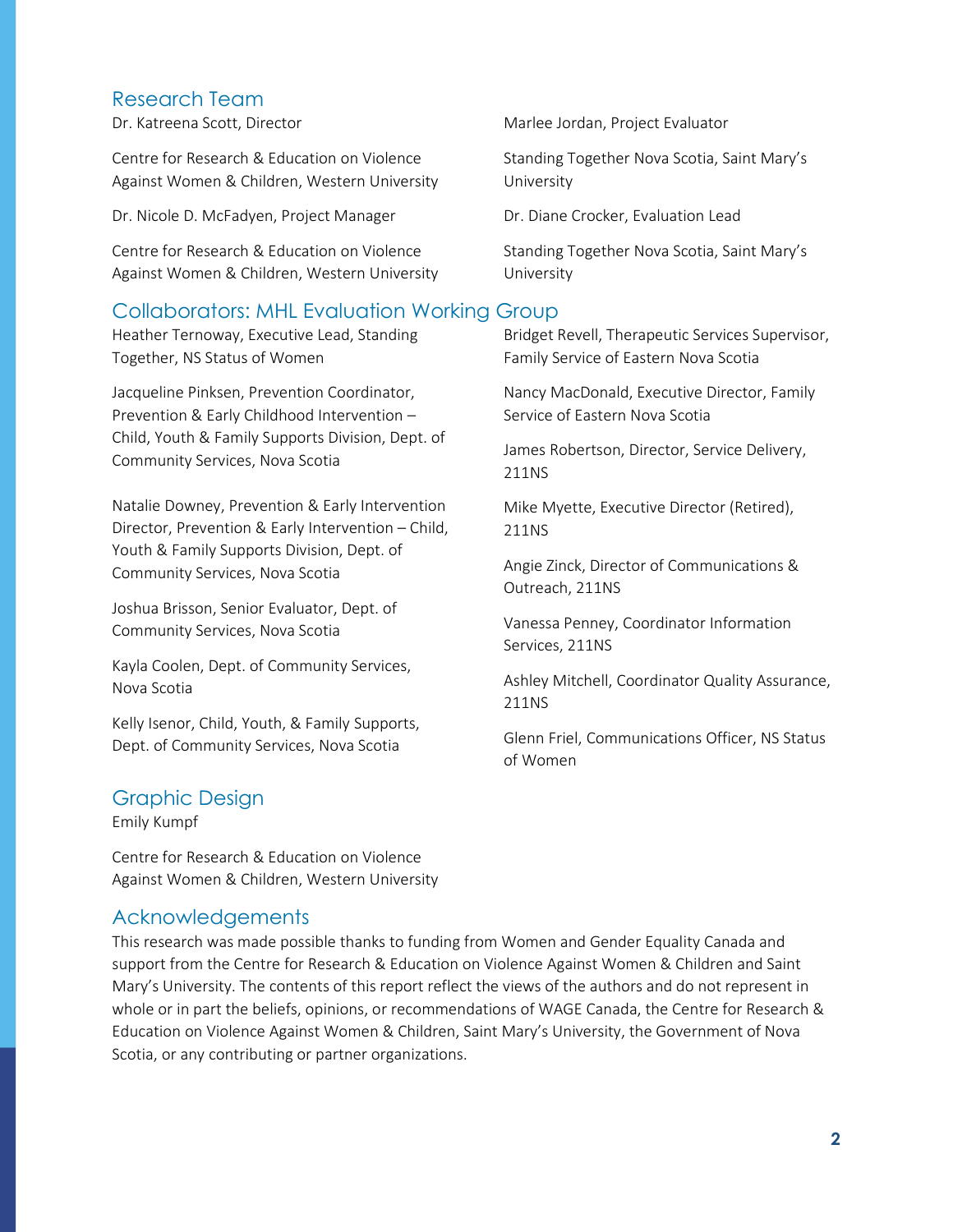The Province of Nova Scotia funded the development, implementation, and marketing of the Men's Helpline pilot, through Standing Together (NS Status of Women) and the Department of Community Services.





Centre for Research & Education on<br>Violence Against Women & Children



Women and Gender<br>Equality Canada

Femmes et Égalité<br>des genres Canada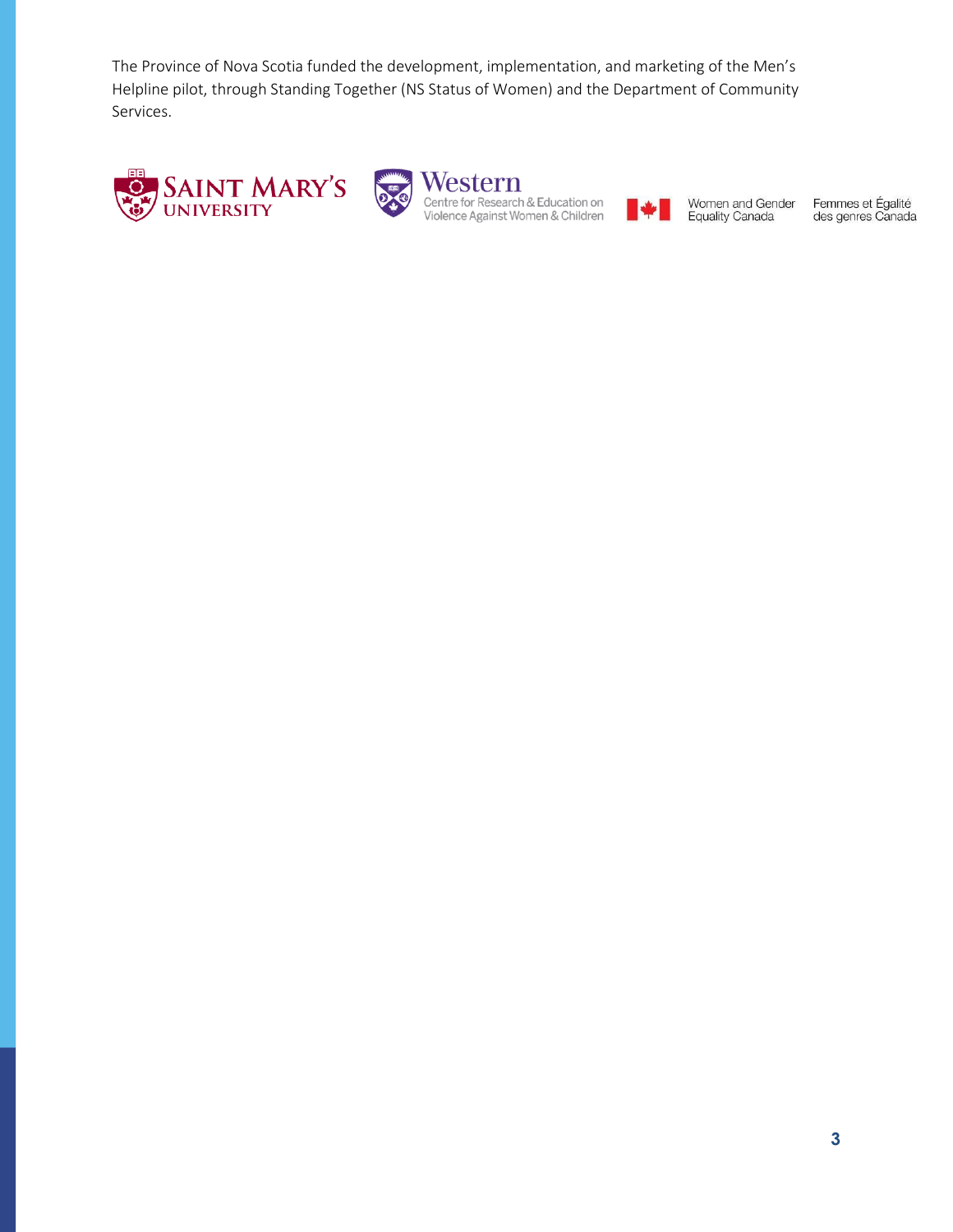# **CONTENTS**

| Ongoing Counselling Session Feedback Informed Treatment (FIT) Questionnaire  14                         |  |
|---------------------------------------------------------------------------------------------------------|--|
|                                                                                                         |  |
|                                                                                                         |  |
|                                                                                                         |  |
|                                                                                                         |  |
|                                                                                                         |  |
| Finding 2. Use of 211NS as a broad and holistic entry point was effective for engagement 16             |  |
| Finding 3. MHL provided almost 800 single counselling sessions to men of all ages and in all regions of |  |
|                                                                                                         |  |
| Finding 5. Meeting men where they are at - offering a combination of single session and ongoing         |  |
|                                                                                                         |  |
|                                                                                                         |  |
|                                                                                                         |  |
|                                                                                                         |  |
|                                                                                                         |  |
|                                                                                                         |  |
| Co-create and collaborate across government, community and with key stakeholders including men          |  |
| Engage in tensions around providing services aimed at promoting men's wellness and gender equity. 22    |  |
|                                                                                                         |  |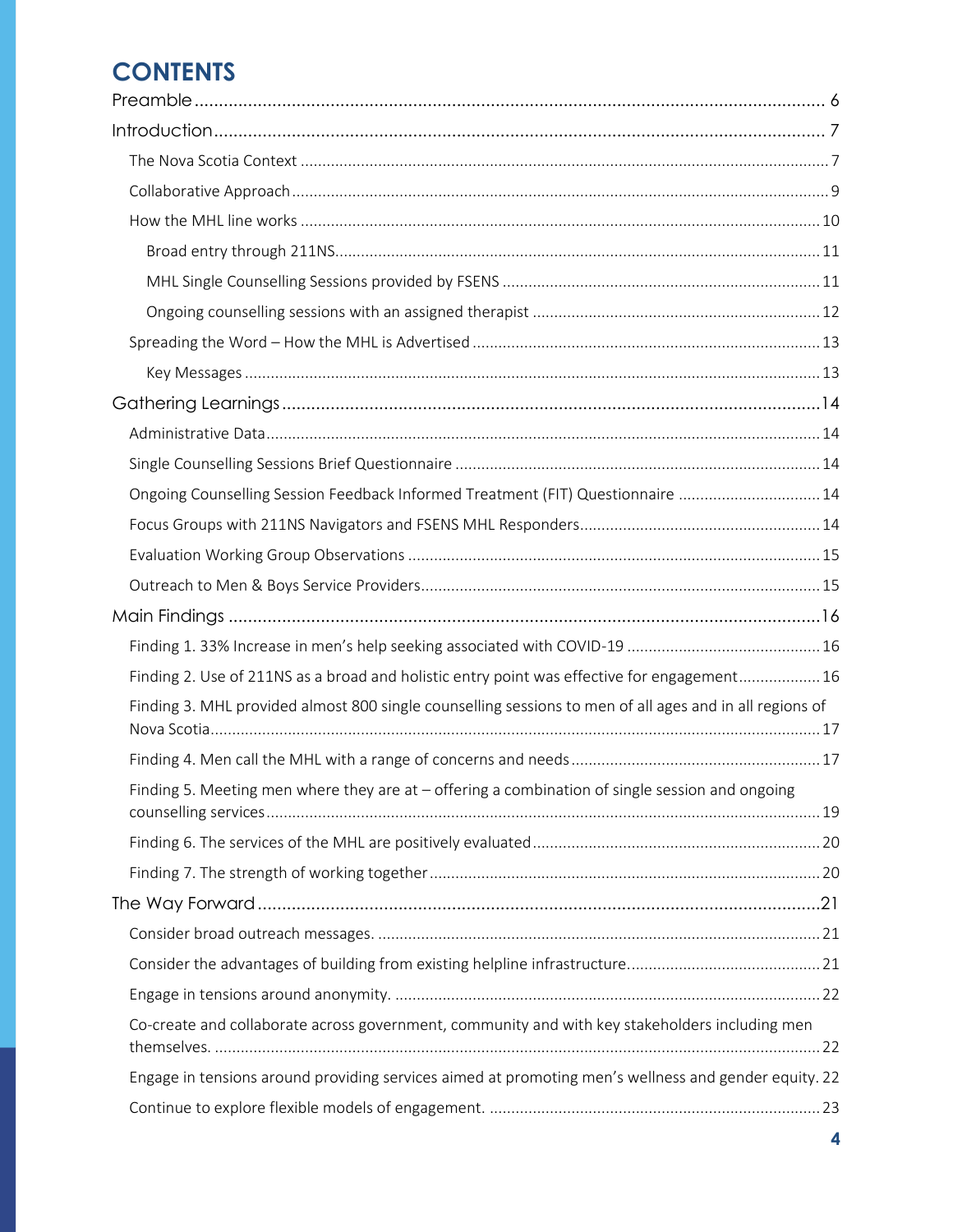# **LIST OF ACRONYMS / ABBREVIATIONS**

| 211NS: 211 Nova Scotia                                                                           |
|--------------------------------------------------------------------------------------------------|
| <b>CNS: Communications Nova Scotia</b>                                                           |
| COVID-19: Corona Virus Disease, formerly 2019 novel coronavirus                                  |
| CYFS: Children, Youth and Family Supports                                                        |
| DCS: Department of Community Services                                                            |
| FSENS: Family Service of Eastern Nova Scotia                                                     |
| MHL: Men's Helpline – Family Violence Prevention - Men's Intervention and Support Response Pilot |
| NSBEP: Nova Scotia Board of Examiners in Psychology                                              |
| NSCCT: Nova Scotia College of Counselling Therapists                                             |
| NSCSW: Nova Scotia College of Social Workers                                                     |
| Status of Women: The Nova Scotia Advisory Council on the Status of Women                         |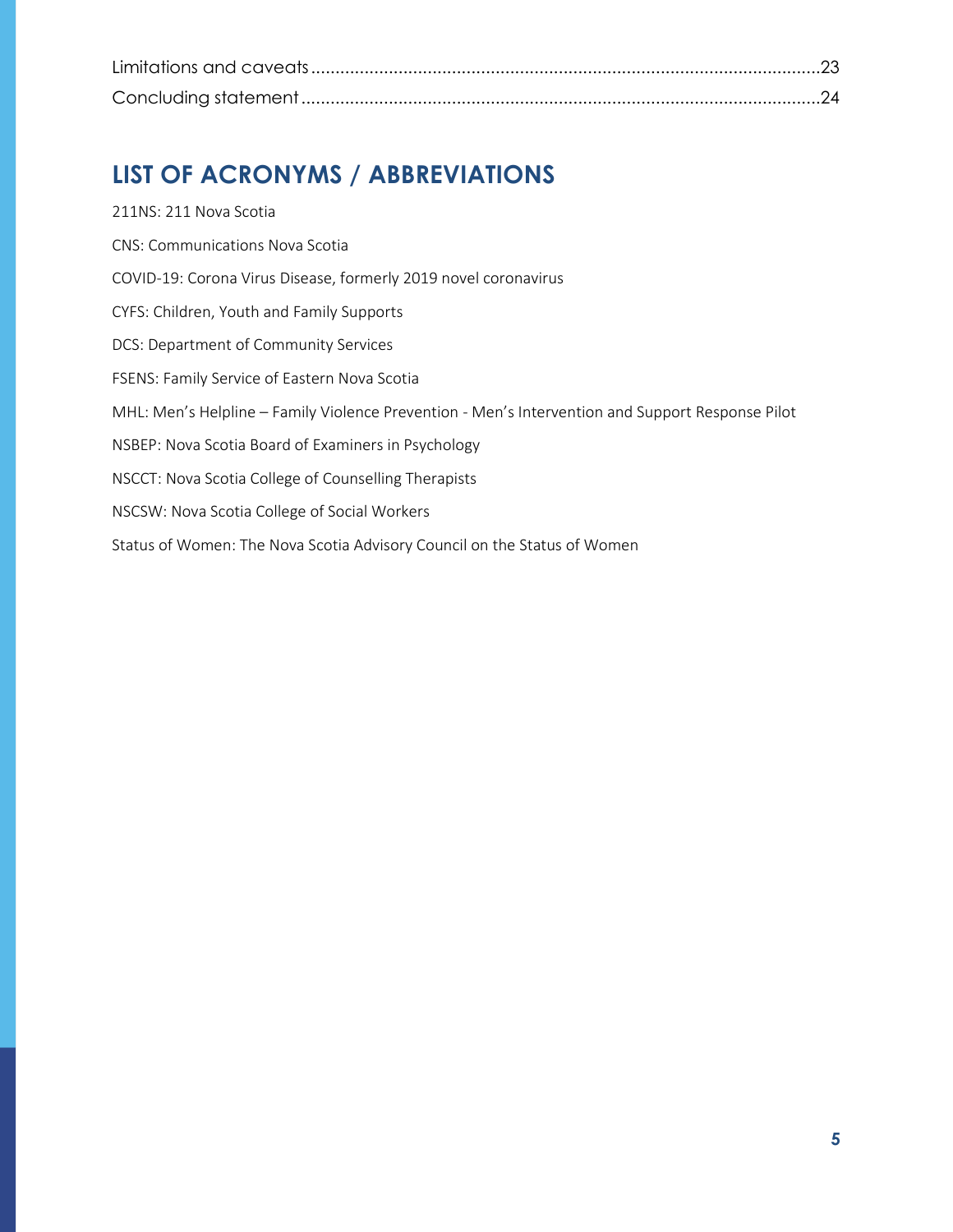# <span id="page-5-0"></span>**PREAMBLE**

The authors would like to take this opportunity to situate themselves in relation to this research. First, the authors of this report identify as White, cis-female and mixed race, cis-female, universitybased researchers who have worked, over many years, to address various forms of gender-based violence. We understand violence using an intersectional and feminist lens. The lead author has spent most of her career developing and examining work with men and boys as one part of broader efforts to end violence against women and children.

The impetus for this research came out of conversations held in mid-2020 across federal and provincial boundaries about what might be possible for developing services for men. These discussions recognized that the COVID-19 pandemic increased risk of GBV. Discussions culminated in federal funding to evaluate work that was already underway in Nova Scotia to launch a helpline service for men. The Centre for Research and Education on Violence Against Women and Children (CREVAWC) Ontario was awarded a research contract and immediately partnered with Dr. Diane Crocker, Saint Mary's University, lead Evaluator for Standing Together, the provincial action plan to prevent domestic violence. One of the core research partners was hired based on that collaboration. CREVAWC researchers were still outsiders to the ongoing work in Nova Scotia and this positioning created some challenges. All members of the Evaluation Working Group have nevertheless persisted, collaborating in all stages of the research. Thus, although CREVAWC and SMU are credited as authors of this report, it reflects the discussions and combined learning of the entire team.

We also wish to acknowledge that the current work is happening in a very specific and complex time for work with men. Beyond the context of COVID-19, which has put GBV, and in particular GBV that occurs within families, in new light, there is a general shift in perspectives on work with men and boys. Across Canada, there is broader recognition that working with men is an essential part of ending violence against women and children. There is commitment to doing this work in a way that is engaging and that men are open to, focusing on approaches that "call in" men for change. This shift is balanced by a need to maintain a core understanding that gender inequity is inextricably linked to rates of violence against women and that all forms of abuse thrive when kept secret and unnamed.

This work is also occurring at a time where intersectionality is recognized as never before. "Men", as a term and a concept, needs to be broadened to all persons who identify as male, and then discussions need to be further expanded to include people of all genders. Any work to address GBV must also recognize that, while violence affects all people, those facing structural violence in the form of anti-Black and anti-Indigenous racism, sexism, homophobia, transphobia, ableism, those living in rural and remote communities, and newcomers to Canada are more at risk for being victimized and experience greater barriers to receiving help.

We recognize the complexities of this work and the potentially challenging and contrasting ideologies that inform efforts to "work upstream" to end GBV. We offer this work with the goal of contributing to a shared aim of promoting safe, healthy, and equitable relationships.

Katreena Scott Nicole D. McFadyen Marlee Jordan Diane Crocker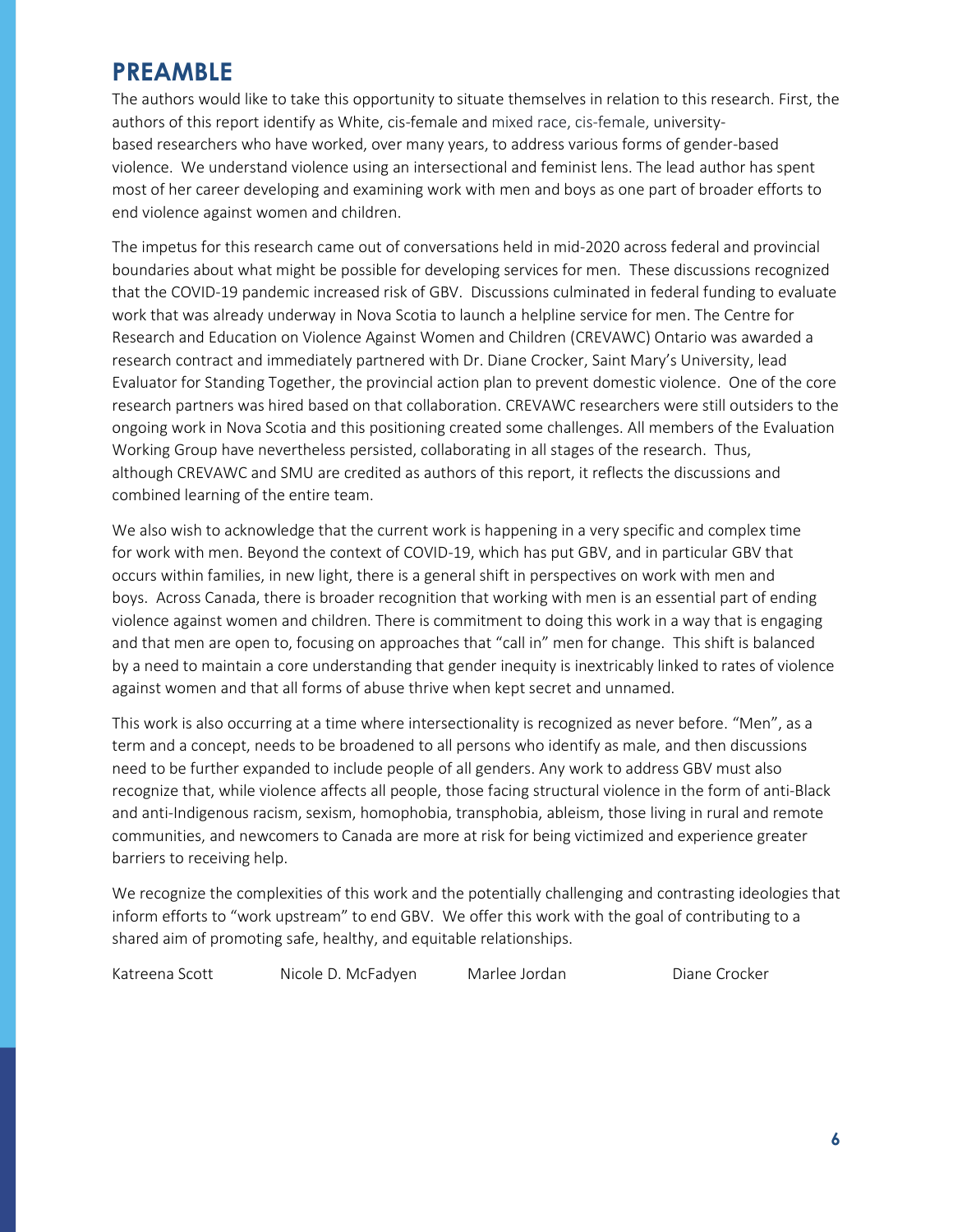# <span id="page-6-0"></span>**INTRODUCTION**

Across Canada, there is a need to enhance upstream efforts to end all forms of gender-based violence. This work needs to include engaging men and boys to develop healthy, equitable, non-violent relationships. Such work includes providing access to services which can mitigate situations where the possibility of violence is developing and help prevent escalation of abuse. It recognizes that part of ending violence against women and girls is working with men to stop abuse and become allies in advancing gender equality.

In Nova Scotia, upstream work aligns with provincial policy supporting and understanding that the wellbeing and safety of families and communities are dependent upon the availability of resources and supports for all Nova Scotians, including men. Men-specific supports have been an identified as a gap in Nova Scotia which has been highlighted by and during the COVID-19 pandemic.

As one response to this gap in services, the Nova Scotia Status of Women and the Department of Community Services with community partners, 211NS and Family Service of Eastern Nova Scotia, initiated a 7-month<sup>1</sup> Men's Intervention and Support Response Pilot Program, later renamed the Men's Helpline (MHL). The goal of the program was to reduce or prevent the likelihood of domestic, family, and genderbased violence by facilitating low-barrier access to assistance, support, and intervention for men dealing with life challenges. During this pilot, men who called 211NS and who presented with concerns that may relate to, or increase risk for, domestic violence or harm to self or others were connected to a responder who could provide immediate non-crisis support and risk management and who could also connect men with up to six sessions of short-term individual counselling. The Men's Helpline contributes to the Standing Together initiative of the Government of Nova Scotia, a key objective of which is to prevent domestic violence (DV) by disrupting cycles of violence and ensuring that Nova Scotians are better prepared to develop healthy, violence-free relationships, by engaging men at-risk of using violence in their relationships in services designed to assess, monitor, manage, and reduce abusive behaviours. The Men's Helpline also contributes to Nova Scotia's transformation of its Child Welfare system, which aims to shift its focus to a proactive and early approach to strengthening children, youth and families, ultimately mitigating the need for more intrusive, statutory interventions. The focus is on promoting safe, stable, and nurturing relationships and environments for children and their families that are free from violence, abuse, and neglect.

The current report summarizes main findings from research conducted during the first seven months of MHL implementation. It integrates and summarizes results of a number of research efforts written up into two interim reports into an over-arching report to: a) summarize findings across the various methods of data collection; b) reflect on successes and challenges; c) highlight considerations relevant to setting up this work in other provinces and territories.

#### <span id="page-6-1"></span>The Nova Scotia Context

The MHL was not launched as a standalone initiative. Although it was very helpfully initiated in the midst of the COVID-19 pandemic, conversations about developing a continuum of services for men and boys in Nova Scotia had begun well before. The MHL links to, and is part of, two broader, multi-year initiatives of the provincial government.

<sup>&</sup>lt;sup>1</sup> In early 2021, it was confirmed that the Men's Helpline would receive funding for at least another fiscal year (April 2021 – March 2022). The initial pilot program time period was September 2020 – March 31, 2021. In July 2021, two additional provincial helplines, the Women's Helpline and All Genders Helpline, were also launched.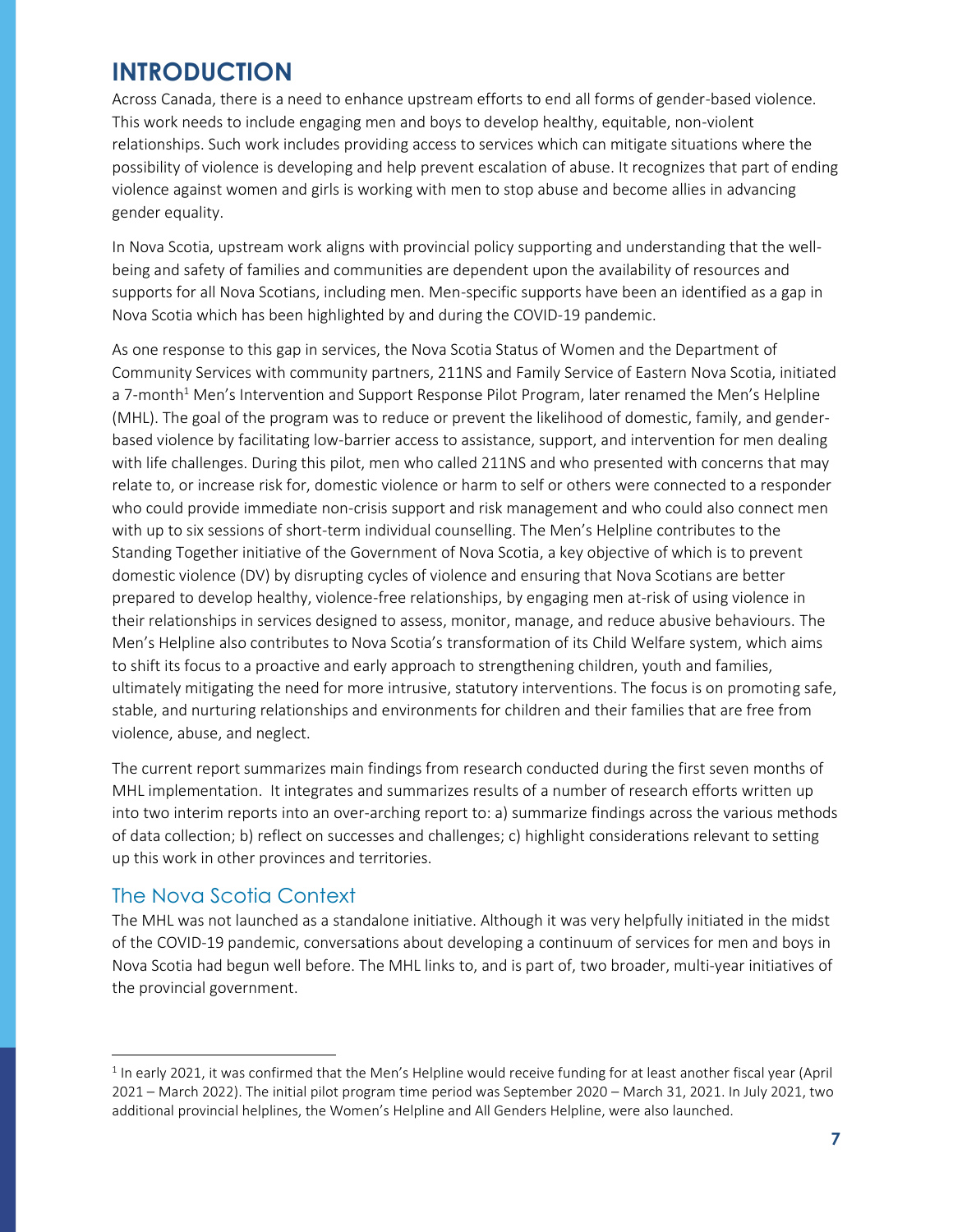The first broader provincial initiative supporting the MHL is Standing Together. [Standing Together,](https://novascotia.ca/standingtogether/) which is an initiative of Nova Scotia's Status of Women, aims to work with community organizations, groups, and experts to support a shift to prevention, while also improving response systems and structures to be more human-centred. Its three specific aims are to:

- prevent domestic violence by disrupting cycles of violence and ensuring that Nova Scotians are better prepared to develop healthy, violence-free relationships;
- support victims of domestic violence with an improved system of programs that help them rebuild their lives and prevent violence in the future;
- shift policies and interventions so support systems better respond to people's needs, understand and promote gender equality, and address barriers facing the most vulnerable Nova Scotians.

To inform the development of a provincial action plan to prevent domestic violence, Standing Together is focused on innovation and learning. The province is advancing this work through several facilitating mechanisms, including grants, government/community collaborations, and innovative prototypes and pilots. Over 70 projects and initiatives are currently underway, with strategic investment in three priority areas: Indigenous women and girls, children and youth, and men and boys. They have also invested in strategic relationships and partnerships to explore what it will take to make the shift to prevention in Nova Scotia.

The second concurrently developing initiative that informed the MHL is the Prevention and Early Intervention (P&EI) program area within the Child Youth and Family Support Division (child welfare) of the Department of Community Services (DCS). In Nova Scotia, Child Welfare began a transformation process in 2014, aiming to move the child welfare system to be more preventative focused rather than crisis driven, with the hopes of improving the outcomes for vulnerable children, youth, and families. Within DCS, it has been long recognized that family violence is a significant risk factor and reason for the involvement of child protection in the lives of the many of the families supported within formalized child welfare responses. In early 2020, through the Department's transformation work, P&EI began the process of updating its model and framework of how it approached and served men, and specifically fathers who were at risk of or had used violence within their family relationships. This resulted in an updated 3 tiered approach to men's work with fathers and the renaming of what was historically known as Men's Intervention Programming to Strengthening Fathers Programming and in work with men's intervention programs and service providers across the province to develop shared program standards, competencies, and training. This tiered approach enables earlier engagement of and support to Fathers from a preventative lens and addresses risk and protective factors across the social determinants of health.

During this same timeframe, additional conversations with community partners on the impact of COVID-19 within P&EI funded supports and services and the children, youth, and families they were serving surfaced that an increasing number of men and fathers were calling to seek support from Men's Intervention Programs. Through these conversations, it became apparent that additional supports for men and fathers were needed, especially given the additional pressures and stresses that the global COVID pandemic was placing on families.

As a way to broaden the conversation regarding the concept of a Men's Helpline, conversations took place with an ad hoc group of 18 stakeholders/service providers who helped to further develop and fine tune the concept. This development work was supported by a new COVID-19 Domestic Violence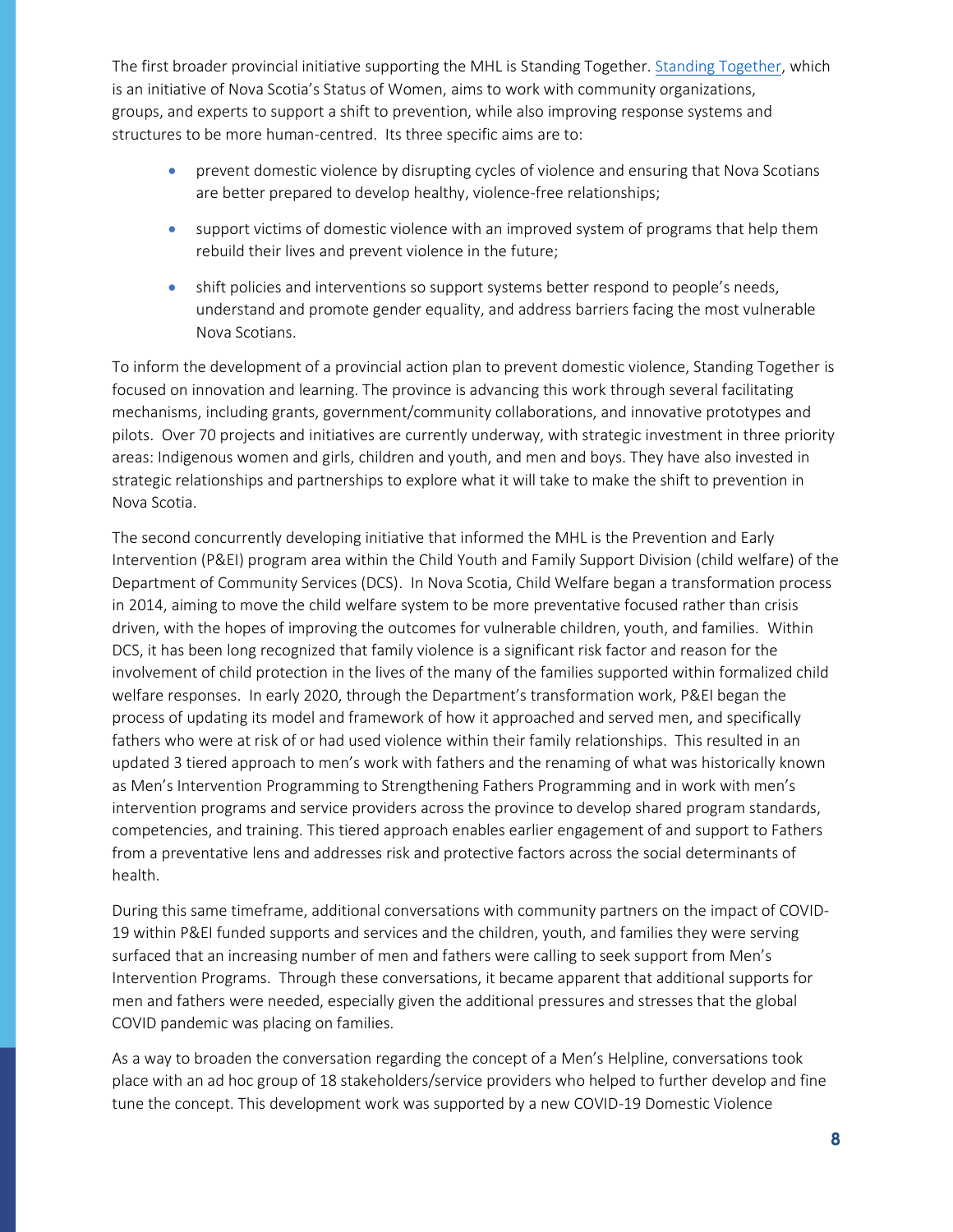Coordination Working Group that was co-chaired by Status of Women and Department of Justice, involving over 30 representatives from government and community agencies. Conversations centred on the increase in self-referrals from men during the pandemic for concerns relating to stress, anxiety, and potential harm to themselves or others. The MHL pilot was developed and funded collaboratively by Nova Scotia's Status of Women (leading Standing Together) and the Department of Community Services in order to support shared objectives of earlier intervention and supports, with a focus on preventing violence against women and children.

#### <span id="page-8-0"></span>Collaborative Approach

Collaboration is a central pillar of Standing Together; it reflects a commitment from the Nova Scotia government that *how* the work is approached is critical and requires shifting ways of thinking and doing to be more integrated and human-centred. The way this is being animated is through initiatives and projects creating opportunities for relevant parties to come together, develop shared understanding, and work to address issues that contribute to violence against women and children.

The MHL was able to be launched because of strong, long-standing collaborative relationships in place between DCS, Status of Women, and community partners. By leaning into the newly developing DCS tiered approach to men's work and collaborating with Standing Together, it was possible for DCS and Standing Together to co-lead and collaboratively fund the MHL; supporting the shared objectives of preventing violence against women and children. Enabling the development of the Men's Helpline to be a holistic model of tiered intervention responses to support Nova Scotian men and fathers across the province, was the alignment with the Department's and Standing Together's Strategy for an overall transformation of programs and services to be more human-centred, collaborative, and responsive. Strong working relationships between government and social service providers was another enabler; the speed that the MHL could be developed and implemented was grounded in the strong existing relationships between DCS and FSENS and creation of a new partnership with NS211.

Once launched, the MHL continued to build on a foundation of intentional collaborative, relational, and human-centred work – embracing principles of partnership, inclusion, and collaboration in design and implementation. The Working Group had formal biweekly meetings in the initial start-up and monitoring phase (September – December 2020), and then decided to meet monthly during the second half of the pilot (January – March 2021). Collaboration has continued since then with both formal and informal communication among partners. Collaboration has included ongoing engagement with 211NS and FSENS regarding program implementation and connections with provincial Mental Health and Addictions services and providers to build understanding of how the services can support each other's work and meet the needs of callers through a more integrated and tiered model of care and wellness. Opportunities to present to and share information with networks of service providers across Nova Scotia have been leveraged to ensure broad awareness of the MHL.

Table 1 provides a very brief description of the role and function of the key partners who collaborated during the design, implementation, and launch of the MHL and in conducting evaluation of its success. As is evident, the collaboration includes representation from multiple government agencies and departments, community agencies, and universities.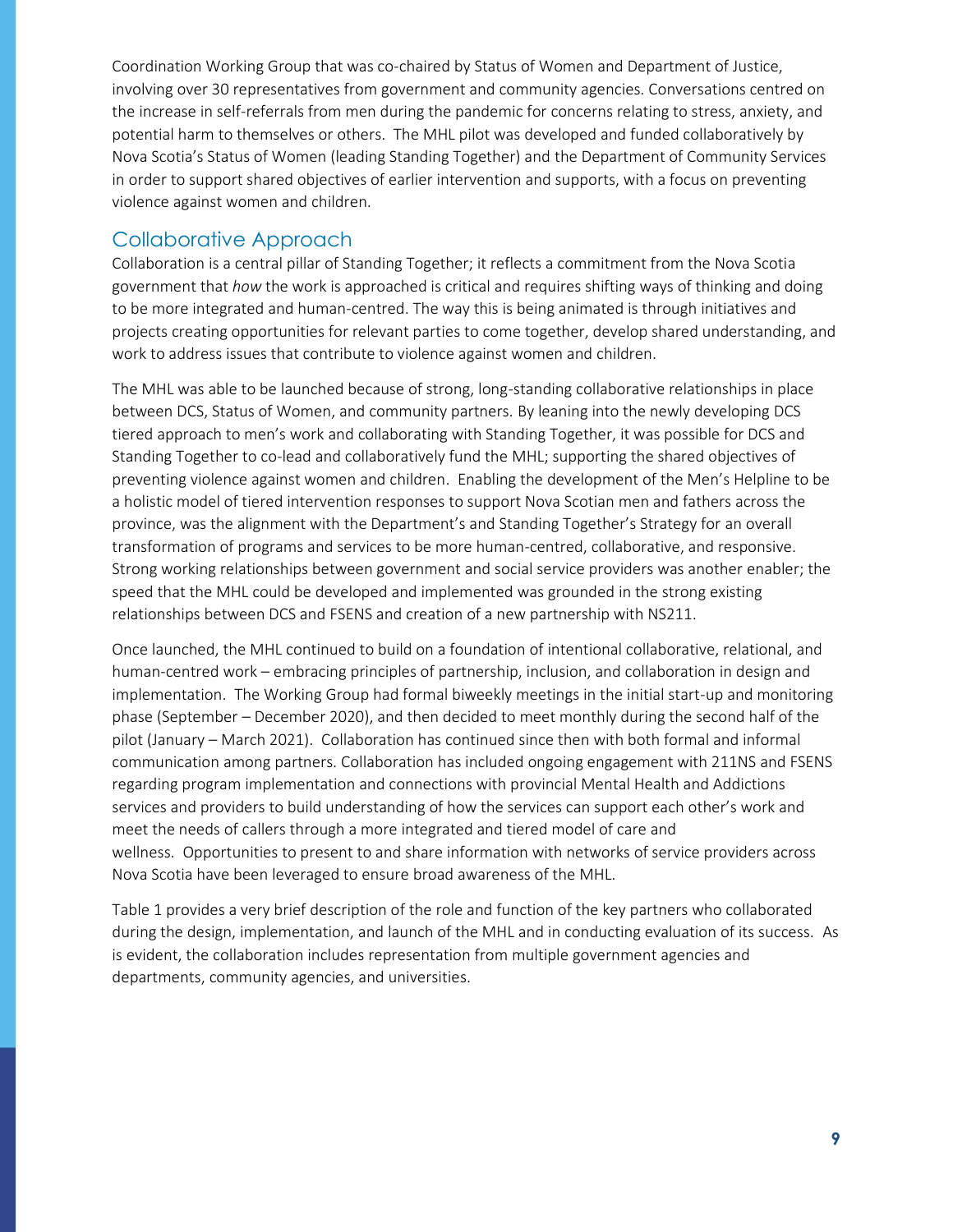| Table 1                                                                                                 |                                                                                                                                                          |  |
|---------------------------------------------------------------------------------------------------------|----------------------------------------------------------------------------------------------------------------------------------------------------------|--|
| Organization                                                                                            | Responsibilities                                                                                                                                         |  |
| Nova Scotia Advisory Council on the Status of<br>Women (NS Status of Women)                             | Co-leads for the MHL initiative. Lead on communications<br>for the MHL. Government lead for Standing Together.                                           |  |
| Department of Community Services, Prevention &<br>Early Intervention, Children, Youth & Family Services | Co-leads for the MHL initiative.                                                                                                                         |  |
| Department of Community Services, Strategy, Policy,<br>and Decision Support                             | Lead government evaluator.                                                                                                                               |  |
| 211 NS                                                                                                  | Core agency partner, responsible for initial navigation<br>and referral to the MHL (further description below).                                          |  |
| Family Service of Eastern Nova Scotia                                                                   | Core agency partner, responsible for responding to MHL<br>callers (further description below).                                                           |  |
| Centre for Research and Education on Violence<br>Against Women and Children                             | External research.                                                                                                                                       |  |
| Saint Mary's University, Department of Criminology                                                      | Co-lead on external research, creating connections<br>to Standing Together (as leads on overall Standing<br>Together evaluation and learning framework). |  |

### <span id="page-9-0"></span>How the MHL line works

The MHL aims to provide a tiered support response to men. Its functioning is depicted in Figure 1 and described briefly below.



Figure 1. The caller's experience when accessing the MHL.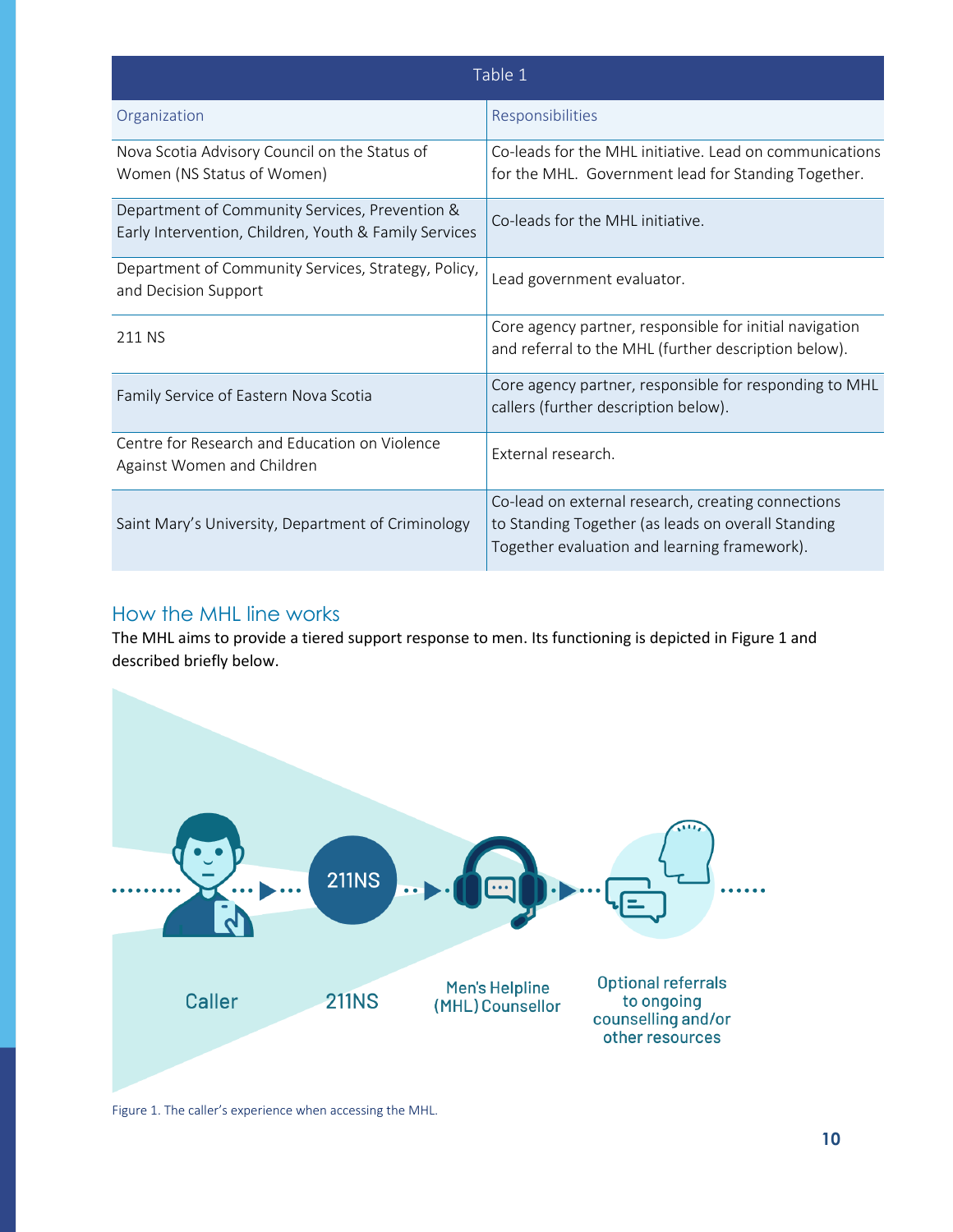#### <span id="page-10-0"></span>BROAD ENTRY THROUGH 211NS

The first point of contact is 211NS. 211NS is a 24/7, free, confidential service that helps to connect Nova Scotians with programs and services in their community. 211NS is designed for people of all walks of life who are seeking information on a wide range of community and social services, including those related to employment, food security, housing, disability support, skills training, home care, and others. 211NS was deliberately chosen as a first point of contact of the MHL for a number of reasons. Critically, it was thought that the breadth of the service would help reduce barriers to calling that might be present for a line focused on distress, mental health, or domestic violence. This approach recognizes that men may be more likely to reach out and engage initially with more concrete presenting issues and may also not make connections between their challenges in other aspects of their lives and the potential impact on their family. Partnership with 211NS also affords a broad range of referrals. 211NS's Community Resource Navigators can respond to the immediate concrete needs of men by connecting them with community and social resources specific to their needs. It also draws on the strength of an established infrastructure for access by phone, text, email or by searching the 211NS. 211NS Community Resource Navigators, through their use of thoughtful and compassionate inquiry practices, supportive listening, and problemsolving, can also unpack other cascading issues, looking for the root cause or larger issue for men who call 211NS. They can manage multiple callers, assess and triage response to alternate services, as required, including 911, Nova Scotia's Provincial Mental Health and Addictions Crisis Line, referral to intervention and clinical counselling supports and, when appropriate, facilitate a "warm hand off/transfer" to the MHL. A warm hand off/ transfer refers to the fact that callers can be connected immediately and directly from 211NS to the MHL. If interpretation services are being used, interpretation can be transferred as well with support for 240 languages available via 211NS through their use of the Language Line (<https://www.languageline.com/>). For the caller, the resulting experience is akin to being transferred from one person to another within a single service/organization.

#### <span id="page-10-1"></span>MHL SINGLE COUNSELLING SESSIONS PROVIDED BY FSENS

Men or people who identify as male 18 and older who call 211NS to request the MHL and/or who are deemed to be an appropriate referral to the MHL are connected via a warm transfer to a MHL Line Responder based at Family Service of Eastern Nova Scotia (FSENS). Like 211NS, the MHL is provided at nocost to the caller, confidential, and available 24/7. As a general guideline, callers are provided with a 30 minute session, i.e., Single Counselling Sessions.<sup>2</sup> MHL Line Responders providing Single Counselling Sessions using an intentional, collaborative, holistic, strengths-based, solution focused, trauma informed approach with the goal of working with callers to address and build skills for managing immediate concerns. There is no limit on how many times a caller can access these Single Counselling Sessions.

The focus of the MHL aligns with that of the FSENS organization. As an organization, FSENS works to provide a warm, welcoming, non-judgmental, inclusive place for clients. They use a person-centered, trauma-informed, holistic, intentional and collaborative approach. FSENS work on the MHL is based on five principles of an "open-door" framework, which has been developed over 10 years of direct service delivery input from men and those who identify as being male who have accessed FSENS Men's Health Centre (the first and only in the province). Some ways in which the open-door framework is conceptualized for potential to mitigate risk for intimate partner violence/domestic violence are as follows:

 $<sup>2</sup>$  MHL Responders can extend the session, if necessary, and based on their clinical judgement.</sup>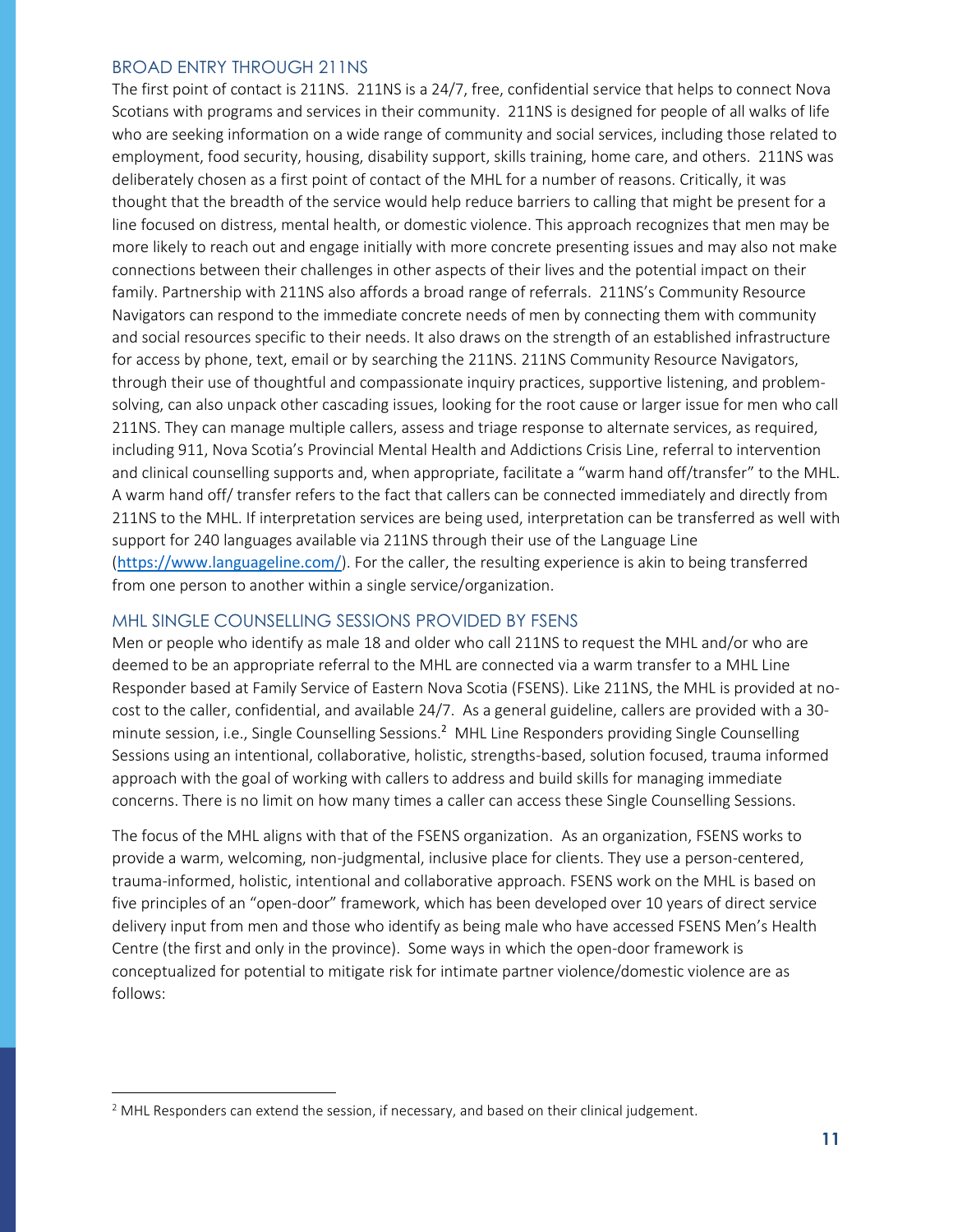Callers are able to address personal, emotional and relationship issues as needed before they reach a critical level which could otherwise in some instances lead to a risk for intimate partner violence/domestic violence.

- 1. Callers are offered a safe non- judgmental place to explore and work through personal trauma history and other issues some of which have been correlated with an increased risk for intimate partner violence/domestic violence.
- 2. Skills for things such as stress management, management of anxiety and depression, emotional regulation, communication, understanding locus of control and taking responsibility, which are learned on calls unrelated to intimate partner violence/domestic violence, may be practiced within a relationship context and serve a preventative role.
- 3. Callers can reach out for relationship support when there is no specific risk for intimate partner violence/domestic violence and learn skills that may support the growth, development, and maintenance of a healthy relationship.
- 4. Finally, callers are also able to reach out to the line at the moment of a relationship crisis and receive specific support and de-escalation at that moment.

FSENS had experience providing Single Counselling Sessions sessions to users of other programs prior to the implementation of the MHL. These experiences helped guide the initial helpline training of Responders and implementation of the MHL. During initial training, Responders are reminded that the most important thing is the connection they build with and care they give to the caller. Emphasis is placed on exploring issues and then building aspects of improved mental wellness. Responders are encouraged to consciously make use of an intentional, collaborative, holistic, strengths-based and trauma-informed approach. To support this work, MHL Responders receive regular reflective supervision, attend FSENS team meetings, and can access 24/7 consultation. Such supports allowed for management of technical and process issues during line implementation alongside reflections of what can be done better. The meetings also provide a space for the MHL team to reflect on and process both the successes and challenges encountered on the MHL. This regular communication has allowed for changes to procedures as well as identifying areas for further training and growth. Examples have included specific meetings focussed on managing the timing of calls, working with callers who express suicidal ideation and callers who may be living with mental illness. These discussions have sought to build a deeper understanding that the Single Counselling Sessions with the Men's Helpline is indeed open for all people who identify as male over the age of 18 in Nova Scotia who reach out.

#### <span id="page-11-0"></span>ONGOING COUNSELLING SESSIONS WITH AN ASSIGNED THERAPIST

Finally, where appropriate, callers to the MHL can be connected to an Ongoing Counselling process with an assigned therapist based on the client's needs, location and preference. FSENS coordinates this work by recruiting and creating a network of appropriate counsellors. Counsellors engage in providing Ongoing Counselling sessions must be practicing clinicians who are registered and in good standing with a professional governing body in Nova Scotia (NSCCT, NSCSW, NSBEP), hold appropriate liability insurance for the purpose of providing therapeutic counselling, provide a clear criminal record, vulnerable sectors, and child abuse registry check, and be able and willing to provide counselling that is aligned with the brief time frame of a maximum of 4 to 6 sessions per client. Counsellors must have experience working with individuals who perpetrate or experience family violence, diverse populations and backgrounds and with collaborative practice with communities and community-based organizations. They provide services that are culturally informed and safe, trauma-informed and based on best available practices.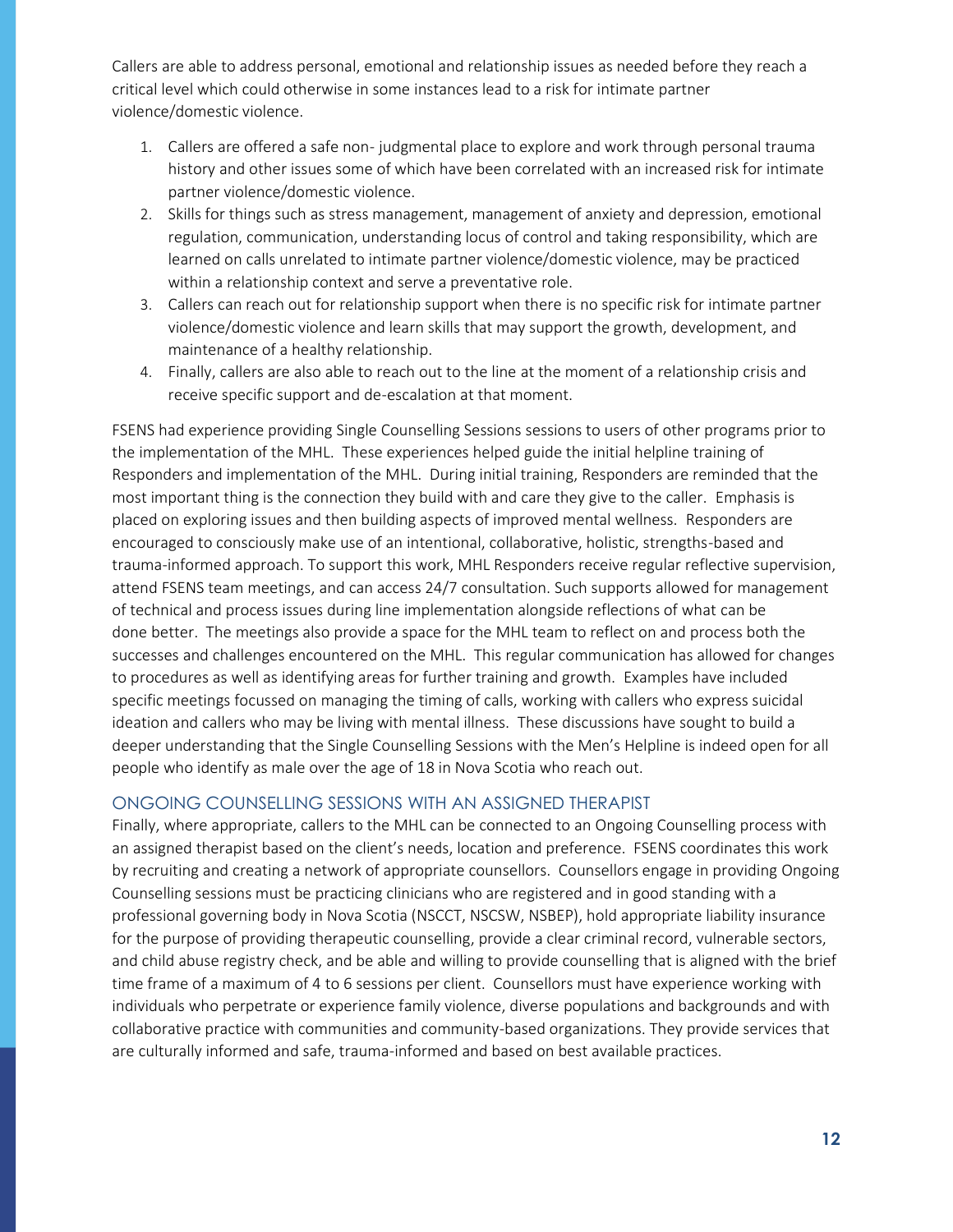## <span id="page-12-0"></span>Spreading the Word – How the MHL is Advertised

In general, the advertising for the MHL takes a minimalist approach in its messaging, focuses on it being a "Men's Helpline" that men can call for any reason. This broad appeal intentionally avoids the use of language or accompanying visuals that may lead the public to view the MHL as a mental health or domestic violence line. The goal is to advertise the MHL in such a way that "any" male-identifying person in Nova Scotia would feel comfortable calling. Key messages were tested and refined with the initial ad hoc working group, which included many men-serving organizations, as well as women-serving groups, to ensure the language, messaging, and invitation would be appropriately received, sufficiently broad, and include a clear "call to action". See Figure 2 for an example of MHL advertising.



Figure 2. An example of the primary imagery used when advertising the MHL on social media platforms, such as Facebook and Twitter.

#### <span id="page-12-1"></span>KEY MESSAGES

- Life can be tough. It's okay for everyone to reach out and ask for help.
- Most calls for support are from women, and we want to make it easier for men to reach out for help too. That's why we are now offering a Men's Helpline, available 24/7 through 211.
- Someone is always ready to listen. It's confidential. It's free. It can help.

The MHL has been advertised in several ways. A paid digital ad campaign was run on the Canadian Broadcasting Corporation (CBC) website from September 2020 through November 2020 with *416,618 impressions<sup>3</sup> served* and *801 clicks* to the MHL website (click through rate: 0.19%). Paid advertisements were posted on Facebook on December 16 through December 17, 2020 and December 21 through December 24, 2020 with a *reach of 5,508 people*, *56 shares* and *10 likes*. Additional non-paid

 $3$  Impressions are the number of times content is displayed, regardless of whether it was clicked or not.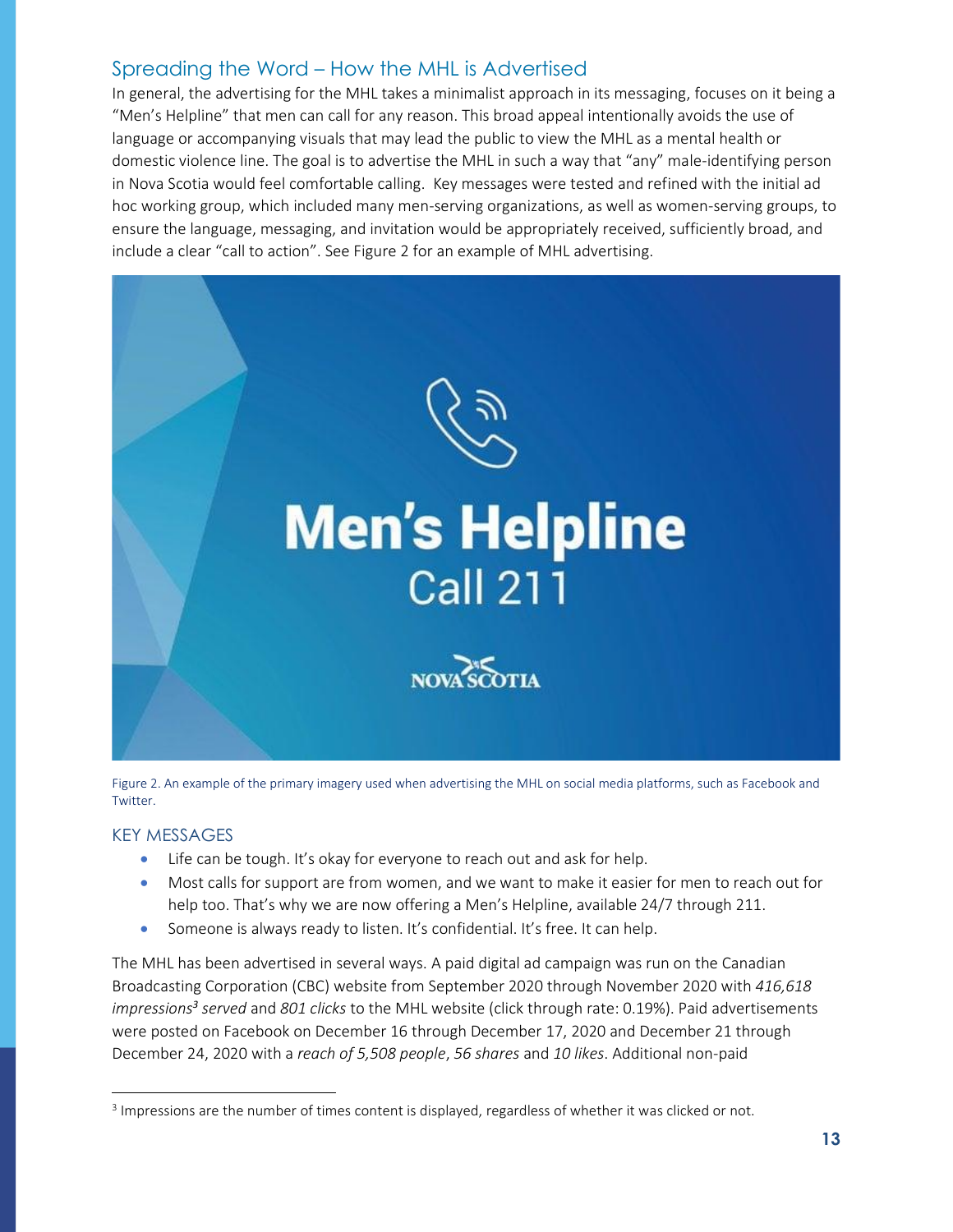posts/tweets were made on Facebook and Twitter originating from *@StatusofWomenNS* and reposted/tweeted by the DCS account. Finally, prominent political leaders in Nova Scotia have mentioned the Men's Helpline during press conferences and have publicly shown broad support for the MHL, including a Facebook post promoting the MHL by Premier McNeil in September 2020. In addition, the FSENS Executive Director participated in media interviews about the MHL on CBC Halifax and Cape Breton, and a national story on the MHL in the context of preventing VAW featured both FSENS and CREVAWC Director Katreena Scott.

# <span id="page-13-0"></span>**GATHERING LEARNINGS**

Evaluation of the MHL has been a collaborative process, involving the collection of information from virtually all partners, using multiple data-collection methods, and accessing numerous perspectives on the MHL. In particular, there were significant efforts on the part of both 211NS and FSENS to gather and collate large volumes of administrative data, by the DCS evaluation team to compile, analyze, and facilitate collaborative analysis with the evaluation working group, and by university-based researchers to gather focus group information from the 211 Navigators and FSENS Responders. This triangulation is a significant strength of the evaluation. Specific sources of data include:

# <span id="page-13-1"></span>Administrative Data

Administrative data was collected by 211NS, FSENS, and Communications Nova Scotia (CNS) using their organization-specific data collection methods to provide relevant indicators for the evaluation. 211NS and FSENS tracked information about men contacting 211NS for resource and support navigation as well as callers using the MHL. CNS tracked information about the MHL advertisement campaigns, including their type, duration and how they were performing.

# <span id="page-13-2"></span>Single Counselling Sessions Brief Questionnaire

Callers who accessed the MHL for Single Counselling Sessions were asked up to 3 evaluative questions before their session was concluded: 1) Would you reach out for help again? 2) Would you recommend our service to someone else? And 3) Is there any way to feel we can improve our service? Consistent with a client-centered approach, counsellors used their clinical judgement to determine which, if any, questions were appropriate to ask the caller.

# <span id="page-13-3"></span>Ongoing Counselling Session Feedback Informed Treatment (FIT) **Questionnaire**

Callers who accessed the MHL for Ongoing Counselling Sessions were asked questions from the FIT questionnaire during each of their sessions. The FIT includes the Outcome Rating Scale (ORS) and the Session Rating Scale (SRS). The ORS was administered at the beginning of each session and allows the caller to report how they feel they are functioning in key areas of their life. The SRS was administered at the end of the session and is designed to measure the working relationship between the therapist and caller and if the caller feels the session is helpful/meeting their needs. Consistent with a client-centered approach, counsellors used their clinical judgement to determine if the FIT questionnaires were appropriate to ask the caller.

## <span id="page-13-4"></span>Focus Groups with 211NS Navigators and FSENS MHL Responders

Three focus groups were conducted over the course of the evaluation. The focus of meetings with 211NS Navigators and FSENS MHL Responders was on the content of the discussions and on staff's experience with the MHL. In December of 2020, about four months after the initiation of the MHL, focus groups were held separately with 211NS Navigators and FSENS MHL Responders. The focus of observations and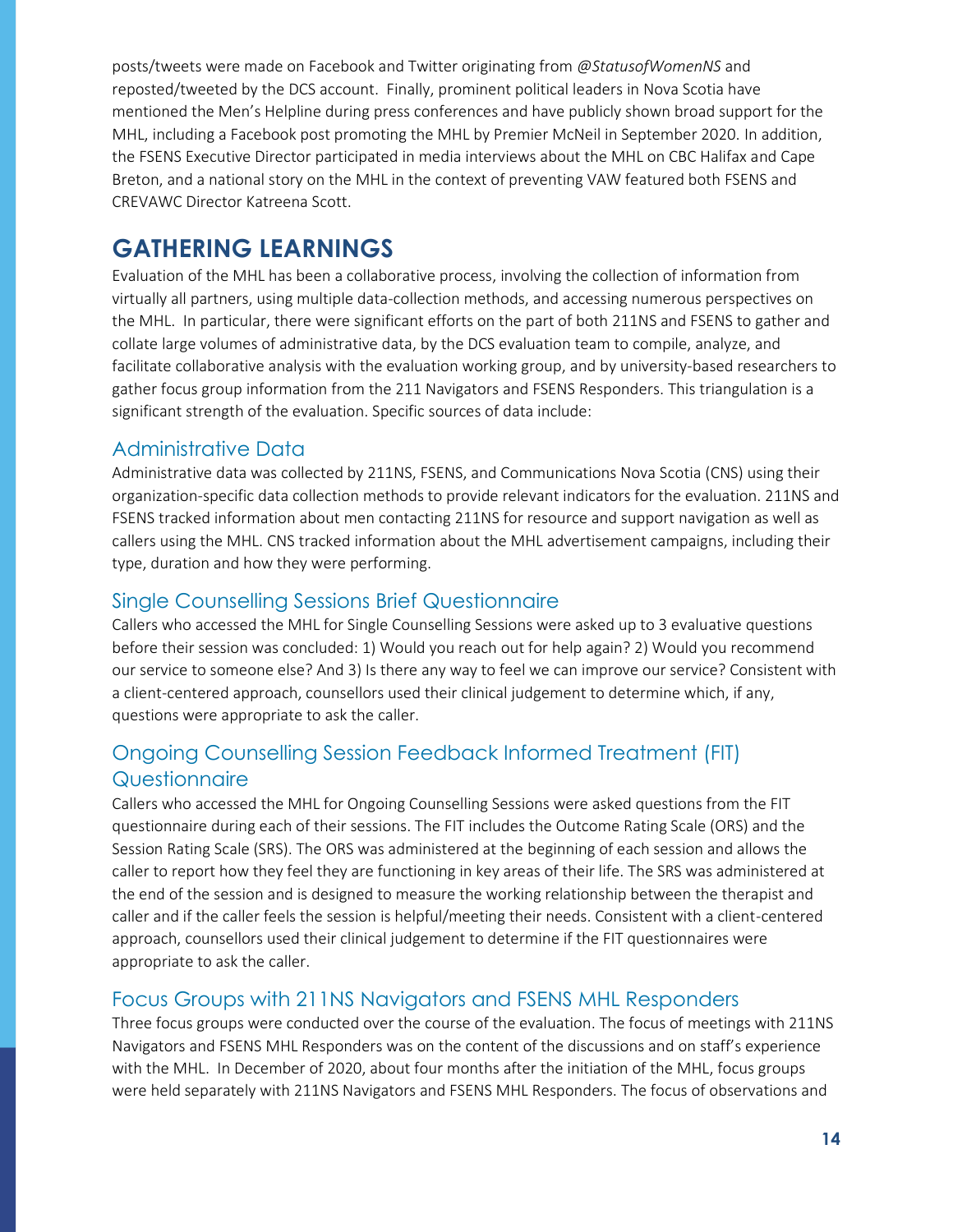discussions centered on the intersectional needs of clients that call the line, the decision-making processes behind referring clients, how the MHL service fits in with other support services in the province, in particular mental health services, and the multiple different angles of approach that clients may use to access services. Story-point-prompts were used to encourage discussion of these issues. A third focus group with FSENS MHL Responders took place in April 2021. This focus group was shaped by data analysis of the initial meetings, as well as feedback received from the Evaluation Working Group on preliminary findings presented in the first focus group draft report. Primary goals for the second FSENS focus group included: confirming the accuracy of findings with participants, sharing preliminary results, asking new questions relating to repeat callers, mental health, and domestic violence, and updating answers to previous questions to see if salient changes had occurred since the first focus group.

#### <span id="page-14-0"></span>Evaluation Working Group Observations

With the permission of those involved, the research team were invited to, participated in, and took notes during the Evaluation Working Groups regularly scheduled group meetings from September 2020 – June 2021. The focus of these qualitative observations was on the content of the discussions and the research team paid particular attention to the problem-solving abilities and collaborative strengths of the Evaluation Working Group as an evaluation and pilot-project implementation team. Meeting occurred via Microsoft Teams software and no video or audio recordings were made. Researchers' notes focused on the implementation of the MHL, including successes, challenges, and problems solved.

## <span id="page-14-1"></span>Outreach to Men & Boys Service Providers

Near the end of the evaluation period (I.e., May 2021, 8 months after MHL initiation), outreach was done with organizations in Nova Scotia that provide services to men and/or boys. Potential organizations were identified via an environmental scan (detailed in a separate report entitled Environmental Scan of Men & Boys Services in Nova Scotia). Outreach was initiated via email to organizations that were located in Nova Scotia and phone interviews were conducted with the goals of confirming the nature of services available and the service providers' knowledge about and impressions of the MHL.

## Data interpretation

Throughout the project, members of the MHL evaluation working group met to consider and interpret emerging trends from across sources of data. For example, three collaborative sense-making workshops were hosted by DCS to review and engage with administrative data and two meetings were set aside to review results of the focus and working group analyses. This process led to the evaluation team layering COVID restrictions and major events onto the administrative data on call numbers to look at possible correlations with call volumes and presenting issues. Data was written up into two interim reports, one on administrative and statistical data prepared by DCS Senior Evaluator Joshua Brisson and a second on results of focus groups, outreach to service providers to men and boys, and working group observations prepared by CREVAWC. The current report is an integrative summary, highlighting major results and themes.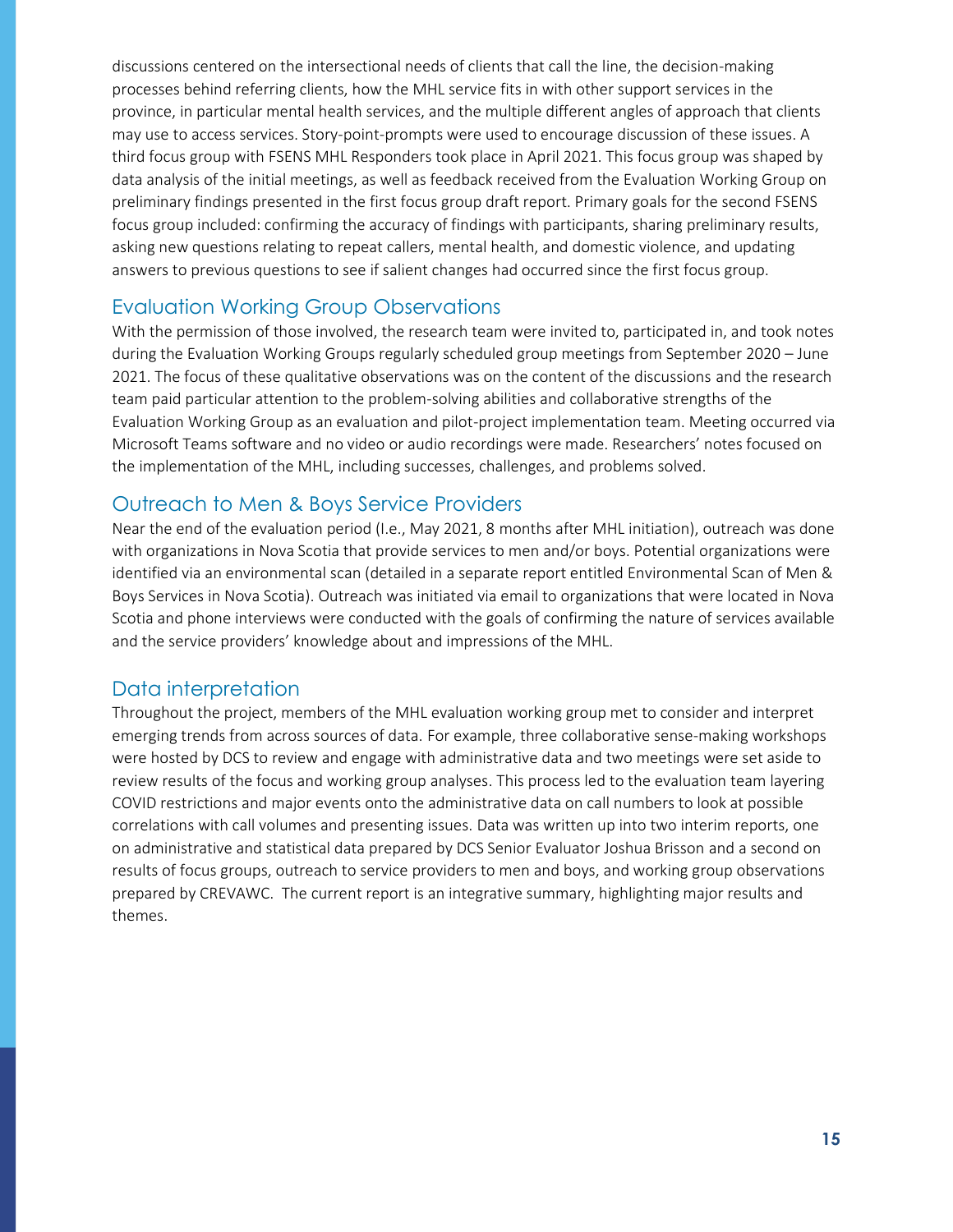# <span id="page-15-0"></span>**MAIN FINDINGS**

### <span id="page-15-1"></span>Finding 1. 33% Increase in men's help seeking associated with COVID-19

Partnership with 211NS afforded the opportunity to explore how COVID-19 has contributed to men's general help-seeking contact with 211NS independent of the MHL. From January 2019 to March 2021, there were a total of 26,899 men who contacted 211NS. As show in Figure 3, there were clear increases in contact around time the Federal and Provincial governments initially declared a State of Emergency in response to the COVID-19 pandemic and again during subsequent periods of COVID-19 related restrictions. Increased contact also occurred at the time of the Northern Pulp Mill Closure, the Nova Scotia Mass Shooting, and the murder of George Floyd. A direct comparison of the number of calls over a 7-month period (September to March) year-over-year finds a 33% increase in calls from men in 2020-21 as compared to pre-pandemic 2019-20. Calls increased for all age groups and from virtually all regions of NS.





# <span id="page-15-2"></span>Finding 2. Use of 211NS as a broad and holistic entry point was effective for engagement

One of the key considerations in launching the MHL was the extent to which men would seek out and access this service. Past work with men across Canada has identified that men are often reluctant to engage in violence prevention/gender equality programming on a voluntary basis<sup>4</sup>. It was hoped that using a broad, holistic invite may help to overcome some of this hesitation. It was all the more encouraging that the launch of the MHL was associated with an immediate increase in calls, requests for, and transfers to the MHL. Administrative data from 211NS (Figure 2) shows that, since the launch of the MHL, approximately 9% of calls to 211NS from men were transferred to the MHL. 211NS Navigators

<sup>4</sup> Dozois, E., & Wells, L. (2020). Changing Contexts: A Framework for Engaging Male-Oriented Settings in Gender Equality and Violence Prevention–Practitioners' Guide.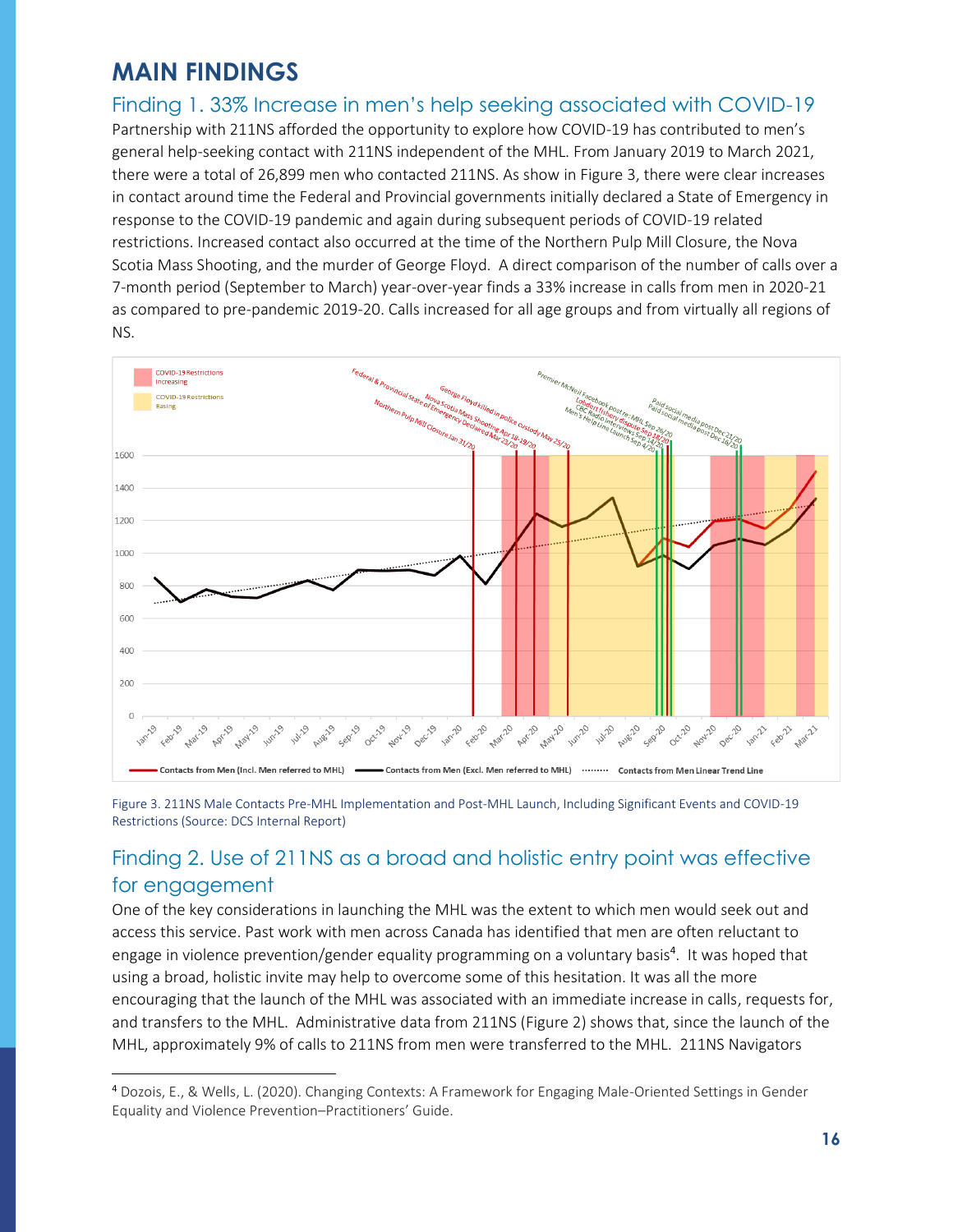explained that, in most cases, men who are referred to the MHL call 211NS to directly ask for the service. Men hear about the MHL in a wide range of ways, including from advertising, other helping professionals, agencies, and by word of mouth. Navigators reported that men are also encouraged to call 211NS to be connected with the MHL by friends and family, in particular mothers and intimate partners. 211NS Navigators themselves also play a key role in raising awareness about the service. In cases where men were not calling to be put through to the MHL but were calling to learn about support services more broadly, Navigators would generally inform the caller about the MHL. 211NS Navigators suggested that often these callers are struggling because of job loss, food insecurity, mental health issues (e.g., anxiety, depression), and changes in family dynamics. Through further conversation, Navigators are able to uncover underlying needs that the MHL might support and can offer to connect the caller to this service.

## <span id="page-16-0"></span>Finding 3. MHL provided almost 800 single counselling sessions to men of all ages and in all regions of Nova Scotia

Between September and March of 2020, the MHL responded to 794 calls from approximately 278 unique callers. Of callers whose age was known, most were between the ages of 18 and 34 (35%) or 35 to 54 (41%), with fewer callers 55 and older. The geographic distribution of callers aligned with population distribution suggesting reach of the MHL across the entire province. Calls came at all times of the day, with a fairly even distribution of calls across the morning (22%), afternoon (30%), evening (5 to 10pm, 24%) and overnight (10pm to 6am, 24%). Generally speaking, the distribution of callers, in terms of age and location, were similar across 211NS and the MHL, supporting the province-wide approach that is being used. The one notable exception to this trend was younger callers. A minority of callers to 211NS are younger men – less than 10% are ages 18 to 34. However, 35% of callers transferred from 211NS to the MHL were 34 or under. These results were surprising and run counter to some other Canadian research suggesting that younger people are, in general, most likely to search online when dealing with problems rather than calling support lines. Results may reflect the acute need for this type of service: perhaps, even if this is not the preferred methods of help-seeking for younger men, the need is high enough that the service will be used. Alternatively, it may be the case that, in Nova Scotia, the subculture around phone use is different and that it is still more common to "pick up the phone" to reach for help.

#### <span id="page-16-1"></span>Finding 4. Men call the MHL with a range of concerns and needs

Information on men's concerns and needs were collected using both administrative data and focus group discussions with MHL Responders. In administrative MHL data from FSENS, the needs of callers' accessing single and ongoing counselling sessions were classified into one of five different categories: Emotional (such as exploring and coping with anger, depression, grief/loss, or stress); External event (such as coping with historical trauma or traumatic events); Family (such as parenting, family relationships, or coping with separation); Personal (such as building self esteem, exploring gender identity or sexual orientation, or coping with financial or health challenges); or Other. As shown in Figure 2, MHL Responders most often classified men's needs as emotional, followed by personal, family or related to an external event.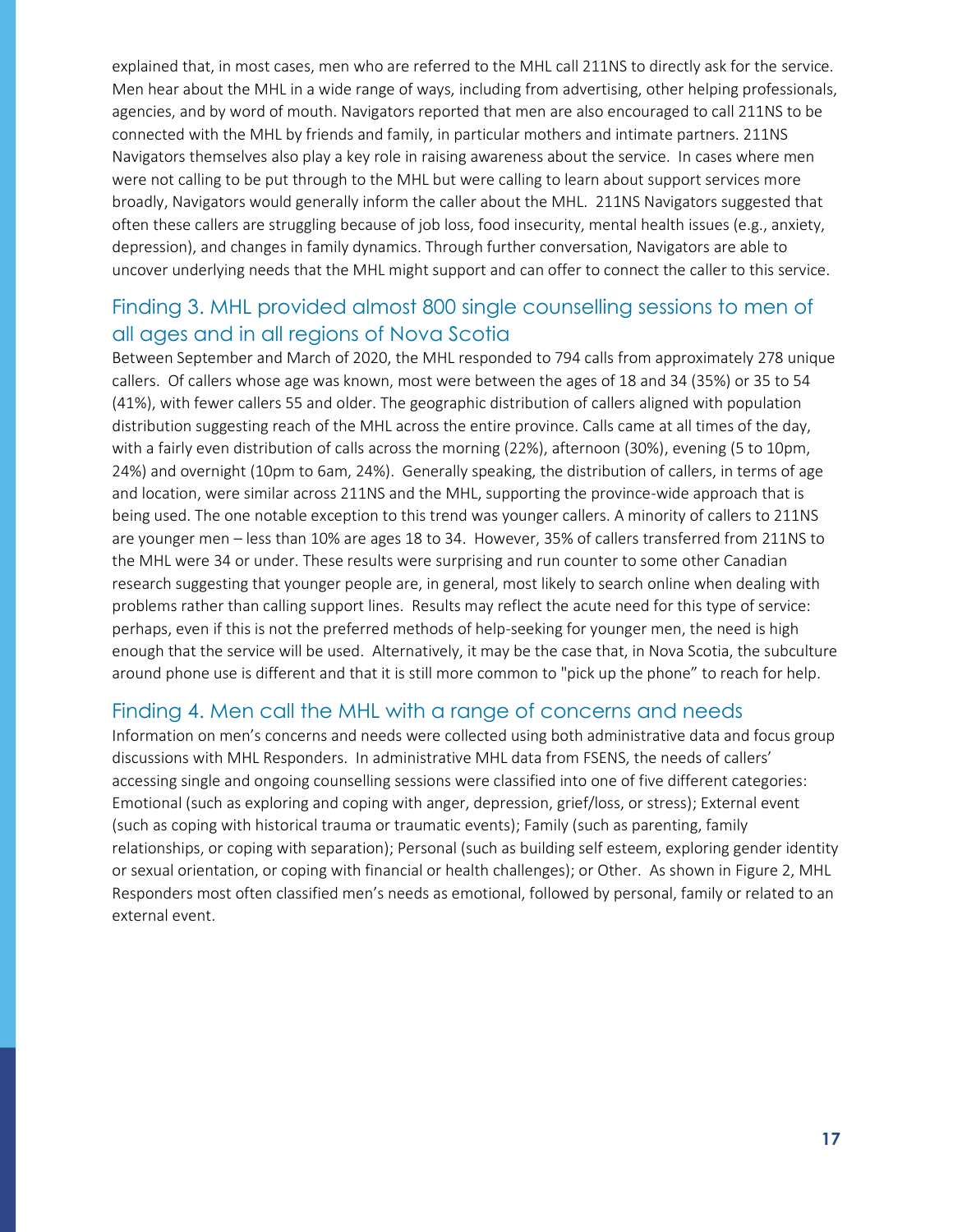

Figure 4. Type of Needs Addressed During Single Counselling Sessions

Focus groups with MHL Line Responders clarified and gave additional detail to these classifications. From the reports of Responders, reasons for calling, in approximate order of frequency, are:

- Mental wellness and stress: MHL Responders reported that routine callers are men calling with needs related to mental health, stress, and anxiety. Often these challenges are due to employment loss or because callers are waiting for mental health services. MHL Responders shared the belief that the MHL fills "a gap" in existing mental wellness supports that are available to men.
- Relationship loss and separation: It was noted that some men who were calling had recently become separated from their partner and/or children. Sometimes, men calling for this reason were also involved with child protective services.
- Anger, conflict and violence in relationships: Men have also called with concerns about anger management, with some presenting with high levels of misogynistic attitudes, and descriptions of high levels of conflict in intimate relationships. Specific examples of this language include men sharing with MHL Responders that women "deserve" any negative treatment they receive for "emotionally manipulating" men. In addition to listening for men's attitudes towards women, MHL Responders shared that they listen for men's attitudes towards and descriptions of conflict and violence and incorporate this into their analysis of the caller's needs.
- Isolation, loneliness, and grief: A final common category of calls focus on isolation and loneliness. Such concerns have often been intensified by COVID-19 and may be an especially significant concern for individuals who are new to the province and who are without local social support networks.

MHL Responders emphasized that the MHL is able to meet men "where they are at" and how, even if the MHL cannot meet all of a caller's needs, it can be a significant first step for those who might otherwise not reach out at all.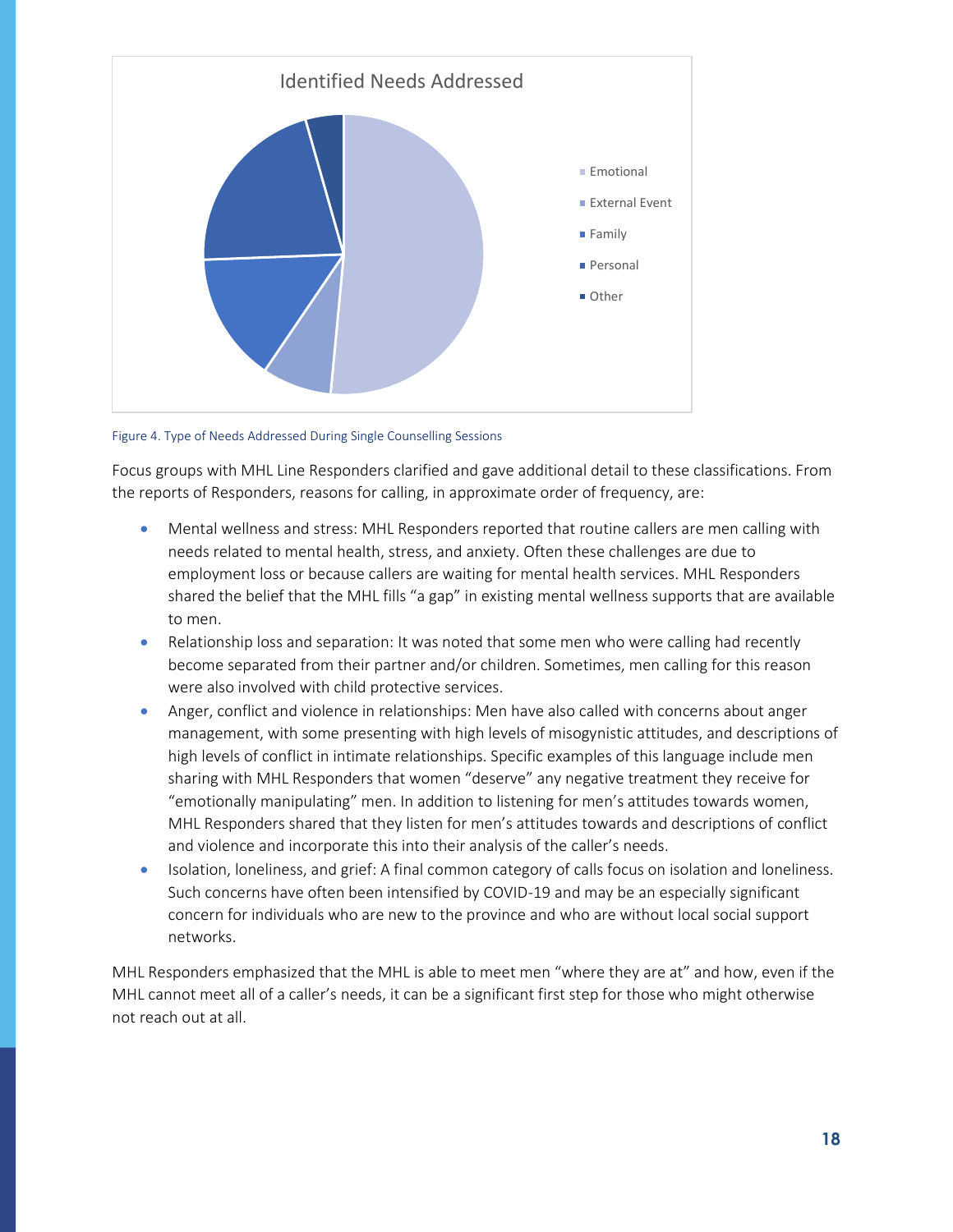

<span id="page-18-0"></span>Finding 5. Meeting men where they are at – offering a combination of

Figure 5. Flow-chart showing the number of male-identified callers that contacted 211NS, the number of calls and unique callers transferred to the MHL, and the number of callers that have begun ongoing counselling sessions.

Research on the MHL aimed to increase understanding of the ways in which men access, and can be provided with, a continuum of service. As described, the MHL service model was developed so that men whose needs were high and/or who were interested in additional service could be referred from the MHL to short term counselling in their community. It was unclear, at the onset, how many men would take up this option. Results showed that about one third of unique callers (90 men, 32.4%) were referred to short-term ongoing counselling services and 29 men were deemed to have "completed" these services. The men attended ongoing counselling sessions and who were asked to rate their level of satisfaction (ratings available for 16% of sessions) were highly satisfied with the service provided to them – on session-closing questionnaires, most indicated that their needs had been met.

Although referral to ongoing counselling services was not uncommon, it was also found that the MHL served a high number of men who called repeatedly for Single Counselling Sessions. More frequently than expected, callers expressed a preference for the single, unscheduled, "on demand" sessions, as provided by the MHL Responders. In focus group discussions, MHL Responders talked about the range of reasons men had for this preference. Sometimes, callers felt that they "got what they needed" with the single sessions and that they value the MHL as an accessible service that they can use to speak with a counsellor immediately, instead of being put on a waitlist for services. There were also a few repeat callers who were reluctant to access ongoing counselling due to mistrust of services and previous negative experiences with other service providers.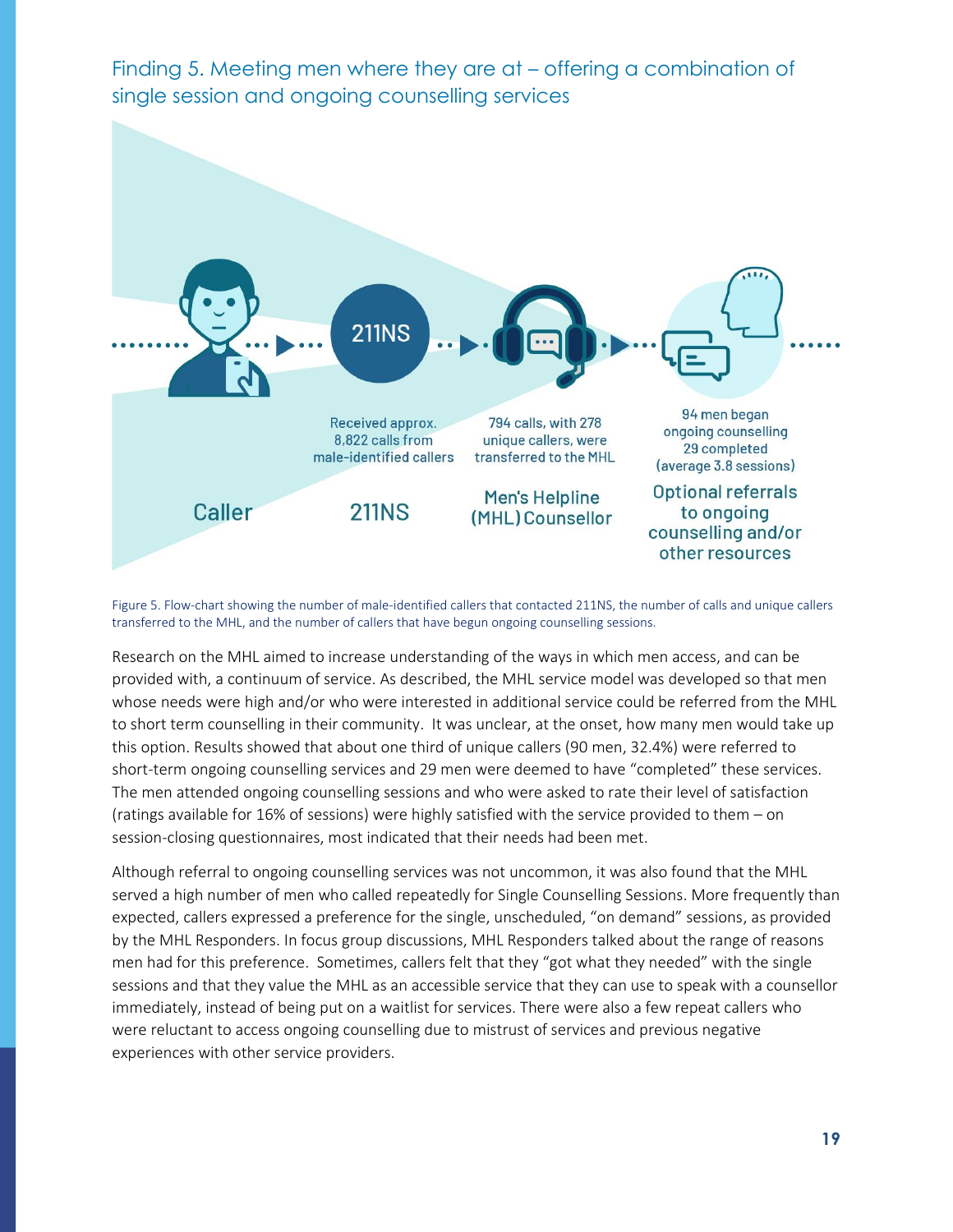It is also worthwhile to note that many of the men who called the MHL were involved in other services and supports. Most common among these other services were mental health and addictions, health care services, and income support services. Reflecting on these callers, MHL Responders described the MHL as "a small step in between" mobile health crisis and emergency services. Some described the MHL as giving men some "buoyancy" to help them until they could be connected with more intensive interventions. MHL Responders also shared that some repeat callers have complex needs, that are sometimes related to mental health, that may only become apparent through their repeated calls to the MHL.

#### <span id="page-19-0"></span>Finding 6. The services of the MHL are positively evaluated

The MHL receives strong positive endorsement from callers, 211NS Navigators, FSENS MHL Responders, and service providers for men and/or boys across Nova Scotia.

Speaking first to the experience of callers, feedback was provided for 70% of the single session calls. Rated satisfaction was very high – 99.8% of callers reported that they would reach out for help again and 97.7% reported that they would recommend this service to someone else.

Service providers involved with the line are also satisfied. 211NS Navigators reported that MHL addressed a huge gap in available tools to offer 211NS callers, based on callers' needs. Prior to the initiation of the MHL, Navigators reported having to rely on making referrals to mental health, addiction, family support services, and counsellors that often have long wait lists. Navigators emphasized that, in comparison to other non-emergency services that they can refer men to, the immediate availability of the MHL and knowing that the caller will be promptly connected with a live person is a major strength of the line. Multiple 211NS Navigators also emphasized the relief they personally feel now that they can directly connect men with the MHL and know that they will be promptly connected to a live person who can provide them with immediate support.

FSENS MHL Responders similarly expressed high levels of support for this work and, in particular, with being able to provide an immediate response to male-identified callers. Line Responders reported that while some men access the MHL between other support service appointments or while on a waitlist, others access the MHL as a one-stop shop for support. To this end, they see the MHL as both a primary and complementary service. Because men can access immediate support for mental health related needs before or without experiencing crisis and without having a referral, MHL Responders feel that the MHL likely also acts as an effective prevention tool.

Finally, in order to assess the broader reach and view of the MHL, outreach calls were done to organizations that provide services for men and/or boys in Nova Scotia. Overall, calls with service providers demonstrated a high level of support for this initiative. All the service providers contacted welcomed the opportunity to hear and talk about the service. Service providers described the MHL as a "great initiative", "wonderful", "fantastic", and as a "breath of fresh air". They discussed how the MHL helps to address the disparity around services for men, particularly broadly accessible services that match men's help seeking tendencies. Additionally, a few service providers reported that they had received positive feedback from men who used the MHL.

## <span id="page-19-1"></span>Finding 7. The strength of working together

Finally, with the permission of those involved, research team members took notes on the problem-solving abilities and collaborative strengths of the MHL Evaluation Working Group during the initial implementation and evaluation of the MHL. As discussed earlier in this report, the MHL emerged as a result of collaborative efforts of DCS and Standing Together to reach shared aims of shifting towards a preventative, holistic models of service that are human-centred, collaborative, and responsive. The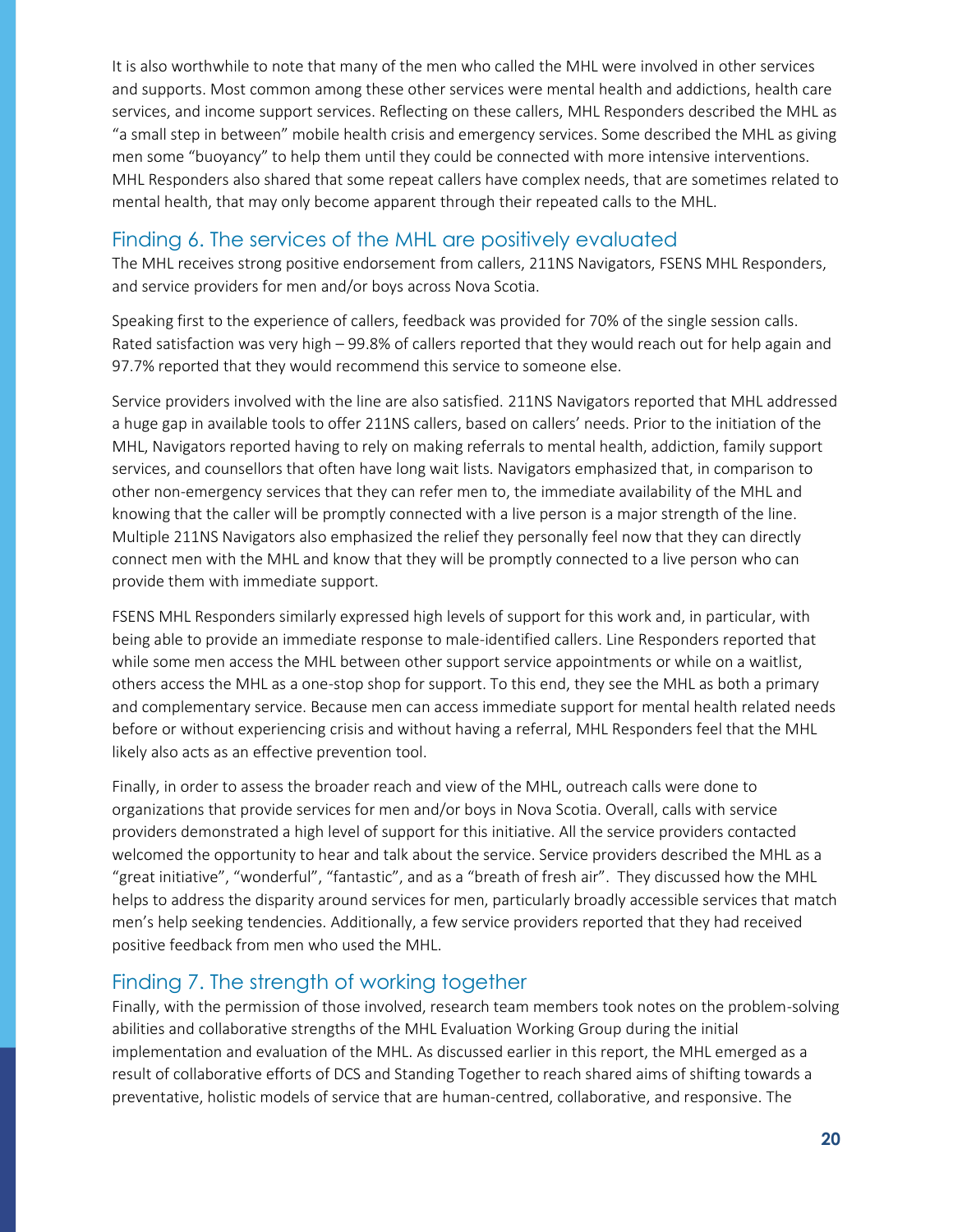structure of the Evaluation Working Group, collaboratively bringing together community, academic, and government representatives to collectively observe and troubleshoot/problem-solve, was a significant strength for problem-solving issues of implementation. There are numerous examples of challenges that were worked out collaboratively by this group, including the timing of advertising, monitoring and, as necessary, adjusting for level of service demand, and considering and interpreting evaluation data. Moreover, due to this collaborative structure, members of this group were able to connect quickly, with impromptu meetings, to address concerns about time-sensitive issues (e.g., technical issues related to connecting calls or request for media). The collaborative nature of the Evaluation Working Group bridges common gaps between government and community organizations, particularly with regards to communication, thereby reducing the negative effects that commonly result from groups that do related work operating in silos, such as service duplication, miscommunications, and gaps in referrals and services. All Evaluation Working Group members participated in ongoing evaluation of results and used this data to continue to develop and strengthen service provision.

## <span id="page-20-0"></span>**THE WAY FORWARD**

In this final section of the report, results are considered with a view to what has been learned in Nova Scotia that might be relevant to other provinces and territories in Canada who may be considering this type of expansion of work with men and boys. Six considerations are advanced based on results of research on the MHL and developing thinking in this area.

#### <span id="page-20-1"></span>**CONSIDERATION 1** Consider broad outreach messages.

The MHL in Nova Scotia was very deliberate in using broad, holistic messaging around access, with key messaging that "Life can be tough. It's okay for everyone to reach out and ask for help". With this messaging, the MHL was accessed immediately and at rates deemed high by the Evaluation Working Group. It also meant that callers presented with a wide range of needs including emotional needs, such as those related to mental health and stress, personal and family needs, such as those related to relationship loss and separation, conflict and violence in relationships, isolation and loneliness. This breadth of presentation is both a strength and an inevitable challenge for Line Responders. It also brings up some questions about the ways in which a service like the MHL is best positioned to complement other helpline services available nationally (e.g., Hope for Wellness 24/7 line that provides counselling and crisis intervention to Indigenous Peoples across Canada, the recently launched Canadian Wellness Together initiative) and in the province or territory hosting the service.

#### **CONSIDERATION 2**

#### <span id="page-20-2"></span>Consider the advantages of building from existing helpline infrastructure.

As part of a strategy to reduce barriers to calling and recognizing that men are more likely to reach out and engage initially with more concrete presenting issues versus a singular one like family violence (i.e., unemployment, navigating benefits, housing, mental health, etc.), the MHL made use of 211NS as an initial broad point of access. In addition to the success of broad messaging, the strategy of building on existing help services had advantages in terms of costs, availability of interpretation and ability to comanage situations when there were simultaneous callers. Two additional advantages worth highlighting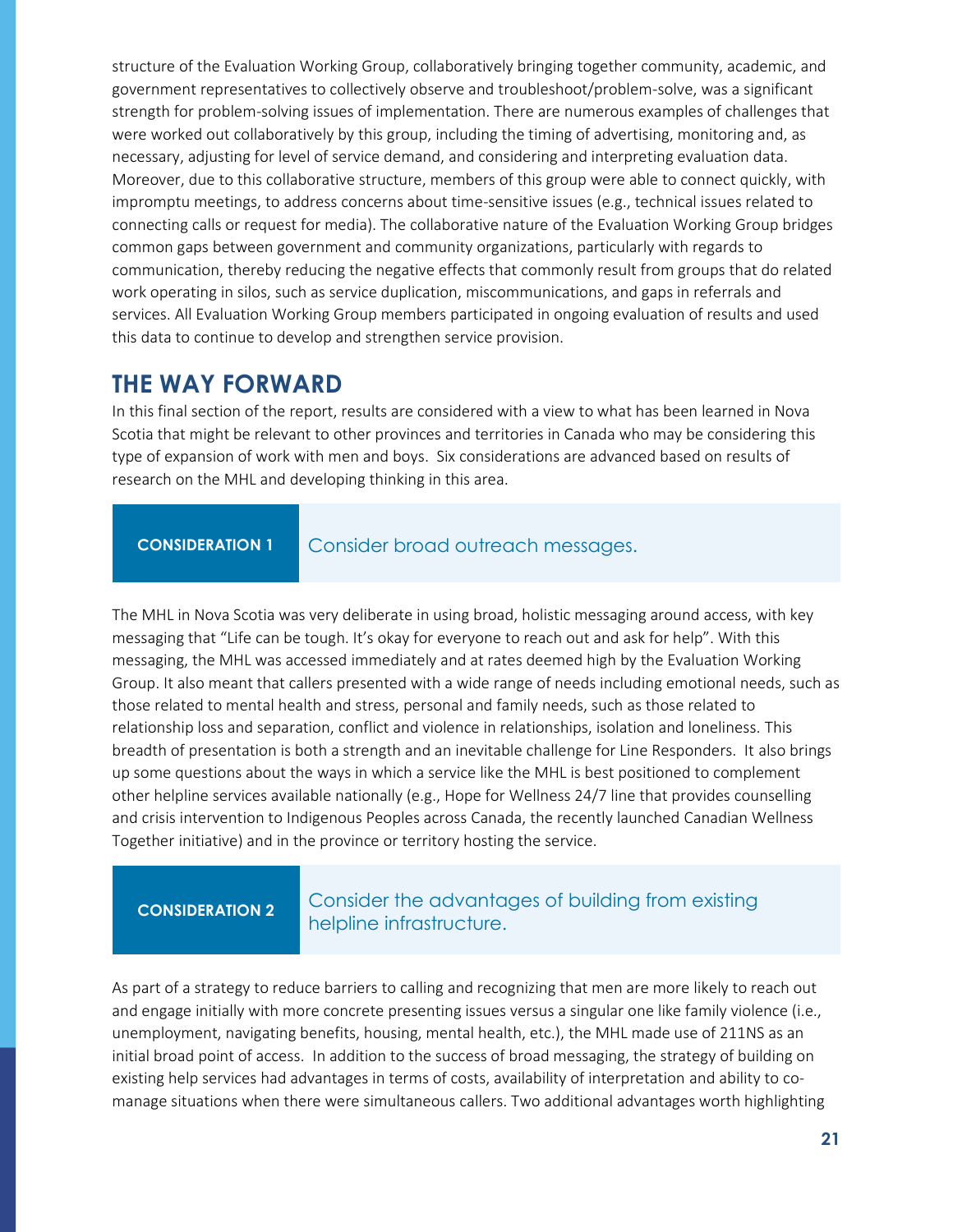are addressing crises and navigating subsequent help seeking. The MHL is advertised as providing noncrisis-based support, which of course, does not preclude calls from men in crisis. With the partnership with 211NS, men who were calling for the MHL and who were in crisis could be diverted to appropriate crises services instead of to the MHL. Second, FSENS MHL Responders described that, as part of their service, they sometimes helped connect callers to other resources. Again, the partnership with 211NS was a key advantage. Line Responders could refer men back to 211NS or call 211NS themselves to explore local resources.

<span id="page-21-0"></span>**CONSIDERATION 3** Engage in tensions around anonymity.

One of the key features of the MHL in Nova Scotia is the ability of callers to connect anonymously. Feedback from focus groups with 211NS Navigators and FSENS MHL Responders suggested that this was an important feature of the MHL and was a critical advantage for at least some callers. The anonymity of callers also presented some challenges, especially in responding to men who called the line repeatedly. For these callers, the disadvantage of anonymity was the inability for counsellors to strategically build caller strengths, skills, and solutions session over session. Reflecting on this, others setting up services might consider using a hybrid approach to anonymity. It would be possible offer the service to men who call anonymously and, at the same time, engage men in a way that encourages them to see the MHL as a resource and to voluntarily provide some basic information so that their needs can be tracked and responded to across multiple calls.

#### **CONSIDERATION 4**

<span id="page-21-1"></span>Co-create and collaborate across government, community and with key stakeholders including men themselves.

As described in this report, the MHL was launched strategically both as part of the Standing Together Initiative and ongoing work by the Department of Community Services in modernizing supports for men and families. The MHL was built, implemented, and monitored collaboratively with a strong Working Group that included representatives from government, community agencies, and researchers. Considerable work was done in advance of the launch to ensure broad based acceptance – and this work paid off. Service providers across Nova Scotia referred men to the MHL. They were enthusiastic about its launch. The collaborative evaluation working group was able to quickly and effectively solve initial problems in implementation. As with all projects, there is still work to be done. More information needs to be gathered about the extent to which the MHL is being accessed by diverse Nova Scotians, including those who identify as Indigenous or as African Nova Scotians or as non-binary, as during outreach some questions were raised by external service providers regarding whether the MHL could meet their clients' needs; however, with the strong collaboration at the heart of this initiative and with its connection to the broader Standing Together and DCS Strengthening Fathers Programming work, the groundwork has been laid for these discussions.

#### **CONDISERATION 5**

<span id="page-21-2"></span>Engage in tensions around providing services aimed at promoting men's wellness and gender equity.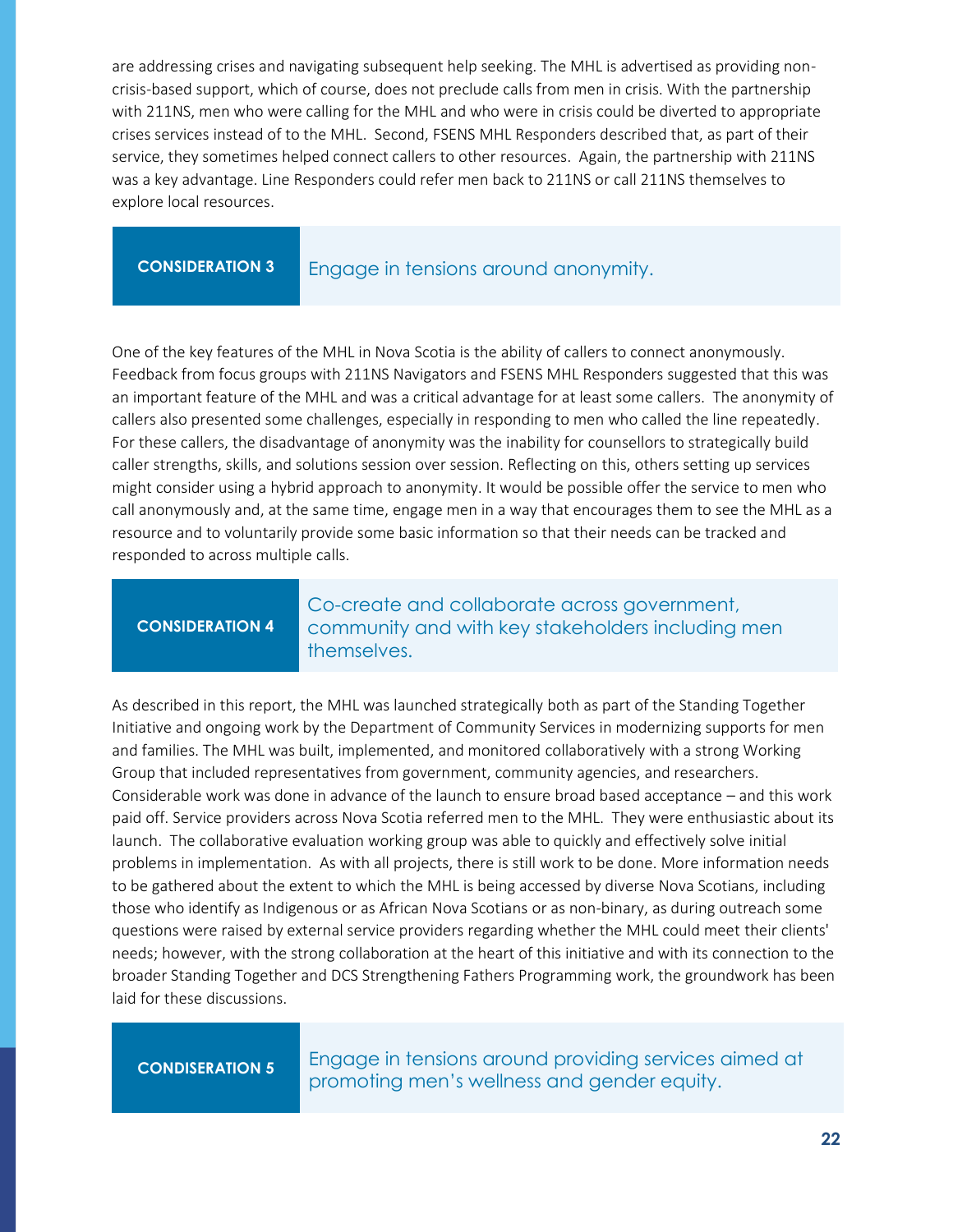Work with men to promote healthy relationships and prevent gender-based violence can be fraught with controversy. It is worth engaging with these tensions. In Nova Scotia, the MHL roots itself in a social determinants of health and men's wellness perspective. The aim is to work preventatively, to address callers' personal, emotional, and relationship issues, gain support, and learn healthy relationship skills *before* they reach a level where there may be risk for intimate partner/domestic violence. An underlying assumption is that, with more preventative wellness supports to men, there will be less domestic violence. An alternate conceptualization roots services in the promotion of gender equity and views the problems that men are experiencing in the context of intersectional masculinity. Such work embeds a gender transformative approach into activities to examine, question, and change rigid gender norms and imbalances of power. It is assumed that gender-based and intersectional aspects of power play out constantly in relationships in both healthy and unhealthy/abusive ways and that listening for, and amplifying, men's curiosity about these patterns will contribute to men's better personal and relational health and well-being. To be clear, when working individually with a caller on a specific problem, there is much that is overlapping in social determinants/wellness and gender equity/gender-transformative approaches. Both are intersectional, trauma and violence informed, and focus on "calling in" to change. However, there are also differences including in the extent to which counsellors "lean into" conversations about masculinity and the use and misuse of power in relationships, including risk for domestic violence. In Nova Scotia the tensions raised by these different approaches are being held and managed through the integration of the MHL within Standing Together and DCS's tiered supports. There are, however, other examples of services in different parts of Canada and elsewhere in the world where using a men's wellness, preventative approach without a focus on gender equity has led to the breakdown of relationships between men's service providers and women's rights and gender justice organizations. It is recommended that others considering starting a service like the MHL engage with these tensions.

<span id="page-22-0"></span>**CONSIDERATION 6** Continue to explore flexible models of engagement.

Finally, it is recommended that there be continued sharing of information across Canada on the ways in which men are most effectively engaged in services that have the potential to prevent domestic violence. There was important learning in Nova Scotia about the value of a hybrid and flexible model to meet men where they are at. It was originally assumed that more men would access ongoing short-term counselling sessions and that fewer would use the MHL for repeat support. More time and data are needed to continue to track, understand, and respond to these patterns of use. It is recommended that other similar services track usage and that services engage in open sharing with each other about their learning.

# <span id="page-22-1"></span>**LIMITATIONS AND CAVEATS**

Although the current work has the strengths of using multiple methods of data collection and engaging in collaborative interpretation of results, there are also some important limitations. First, many aspects of this evaluation involved the secondary data analysis of administrative data from multiple sources. In some cases, data reported from each of the sources was inconsistent or included a significant portion of data labelled as "missing". Second, since data collection followed a client-centered approach in which counsellors used their clinical judgement to determine which, if any, questions were appropriate to ask callers, not all callers were asked/responded to all questions, which limits interpretation of outcomes reports for satisfaction with the MHL and the ongoing service sessions. Focus groups, although useful for